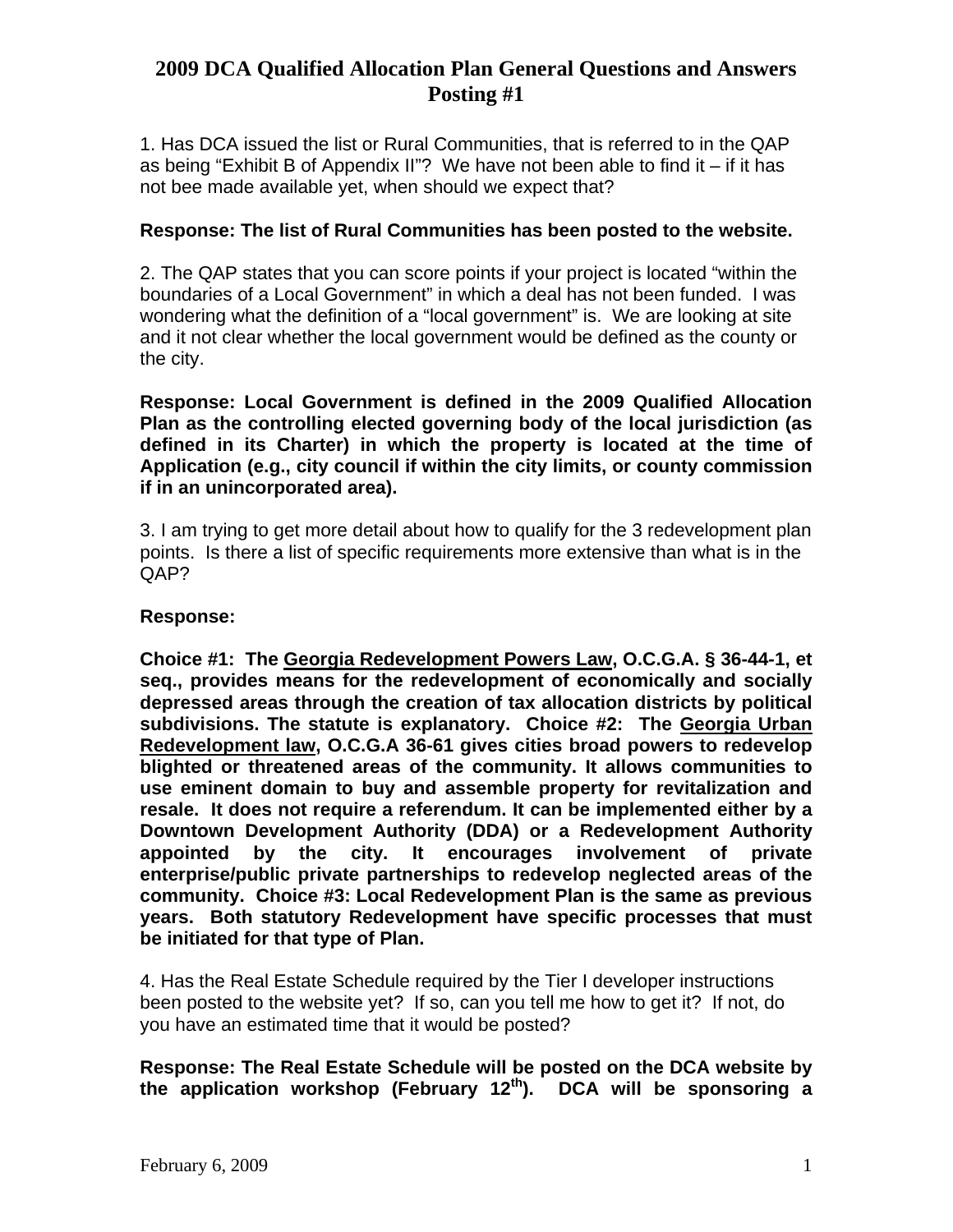## **Performance Workbook Roundtable that will discuss the Tier 1 Developer. The dates of the roundtable will be given out at the Application Workshop.**

5. Will there be an environmental workshop soon? I have not seen any notice of one.

**Response: There is no environmental workshop currently planned for this calendar year. If you have any questions regarding DCA's environmental requirements, please contact the OAH's Legal Unit at 404-679-3156.** 

6. I noticed in the draft QAP there is a developer qualification requirement, is this correct? When is the date and requirement for submission?

**Response: There is no set date for the developer experience qualification. The 2009 Performance Workbook will need to be completed and submitted on or before application intake date for participation in the 2009 competitive round. For bond applications, the Performance Workbook can be submitted with the bond application. The 2009 Performance Workbook will be posted to the DCA website no later than February 12, 2009.** 

7. This email is concerning the requirements for a Tier 1 developer in the "final draft" of the QAP. The question we have is in regards to the 400 Georgia Affordable Housing units that have been awarded credits in the last seven years and placed in service by January 1st of 2008.

Due to this wording, we are seeking additional clarification. Obviously projects awarded tax credits in the 2008 round would not qualify under this definition (and it is highly unlikely that projects awarded credits in 2007 would have placed their projects in service by January 1 of 2008.

Therefore, we are concerned as to what the required time period is for meeting this 400 units within the last seven years rule. Is it going to be only projects awarded from 2001 to 2007 or some different timeframe.

Your assistance is greatly appreciated. We are trying to determine if we qualify as a Tier 1 developer before we start the task of gathering all the required documentation for submission to DCA for consideration of a Tier 1 designation.

## **Response: The 400 units of Georgia Affordable Projects only includes projects allocated funds in the year 2000 or later. All projects also must be placed in service prior January 1, 2008.**

8. The QAP Core, Section 7 states developments that incorporate a high degree of sustainability components into their design, may be eligible for a 20% developer fee by submitting a pre-approval request but Exhibit A in the QAP Core refers to a 30% developer fee for sustainable rural. Can you please clarify?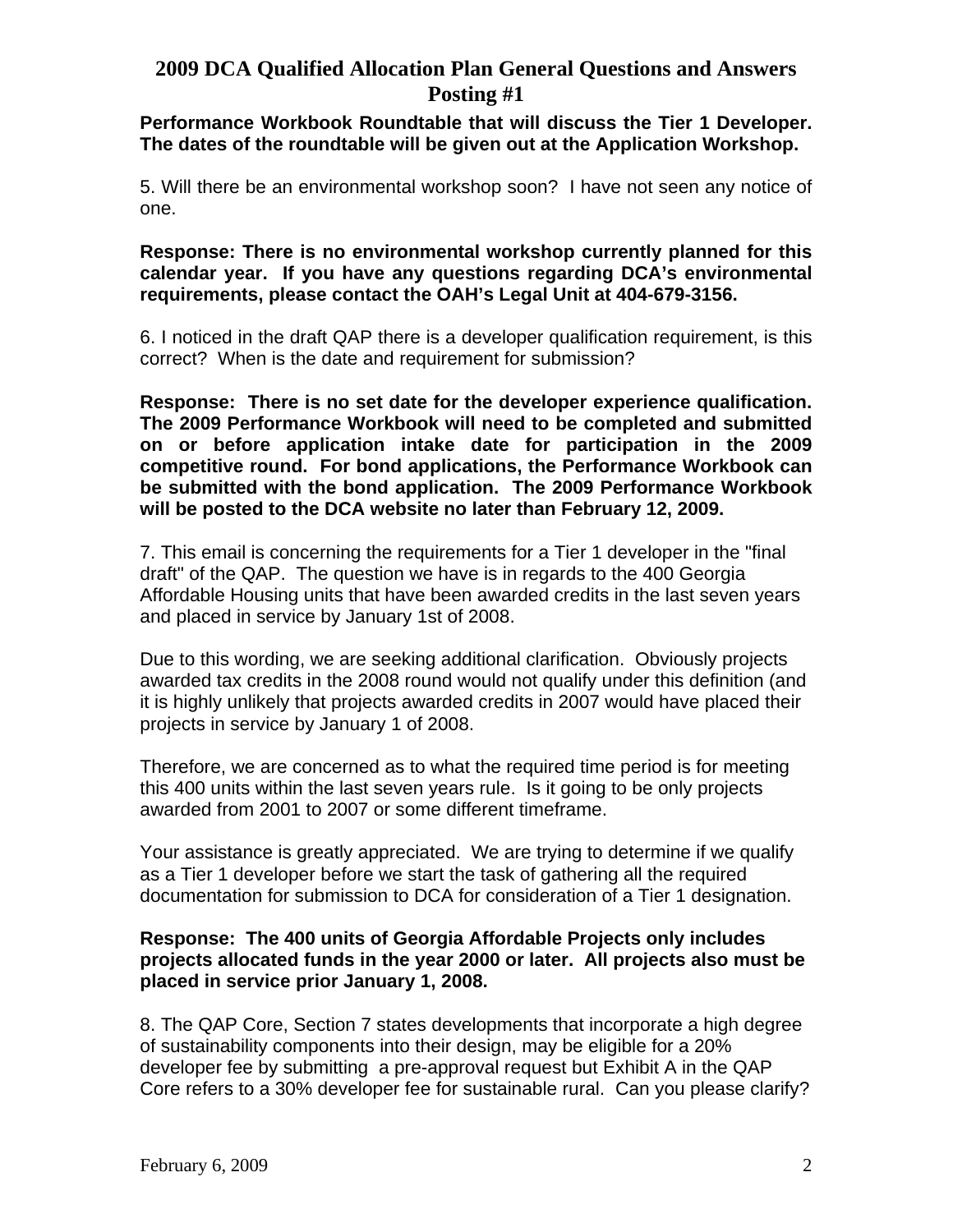# **Response: The QAP Core, Section 7 is correct. Exhibit A should read: Pre-Approval of 20% Developer Fee for Sustainable Development.**

9. According to Exhibit A, the pre-application for 30% Boost for Green Building is due April 16, 2009. Are all pre-application for the State Designated 30% Basis Boost due at the same time?

## **Response: Yes, all pre-applications for the State Designated 30% Basis Boost are due on April 16, 2009. Please note, there is not a pre-application form. Pre-applications should be in a narrative in accordance with the preapplication instructions.**

10. The 2009 QAP (page 6 of 26) states that wetlands within a 100 feet would be "undesirable"; however, new wetlands constructed as part of storm water mitigation are exempt. If a stormwater retention pond were constructed approximately two years ago and is stocked with fish, is DCA going to make this exempt or undesirable?

**Response: This question deals with undesirables scoring. Please note that DCA cannot answer scoring questions in Q&A. However, we can offer further guidance on the policy behind the undesirable category. The 100 foot buffer is intended to discourage proposed new construction within the perimeter of a wetland or stream area. Applications that propose the rehabilitation of properties without adding any square footage that encroaches on the 100 foot buffer of such wetlands or streams would typically be exempt from this criterion. The burden of proof that any existing body of water is not a wetland under the jurisdiction of USACE, a state water under the jurisdiction of the Georgia Environmental Protection Division, or an area of special concern identified by state or local rule is on the Applicant. Because documentation that is submitted after the application due date cannot be considered for scoring, Applicants are directed to included any such documentation as part of the application submission.** 

11. On the upcoming round re: Tier 1, we have an unusual situation with the sale of our GP interests last summer. However, we'll be judged on the requirement that we STILL OWN at least 4 properties which were developed within the last 7 years. We DID retain a 25% GP interest in 6 properties (all built within the past few years) totaling about 1200 units. I know we'll still need to submit a preapplication for formal determination, but will DCA be able to interpret that 25% ownership on those properties as "still owning" them, for purposes of Tier 1 requirements? (We still own 100% GP interests in 5 other tax credit properties – 2 in TN and 3 in GA – but they were all built more than 7 years ago.)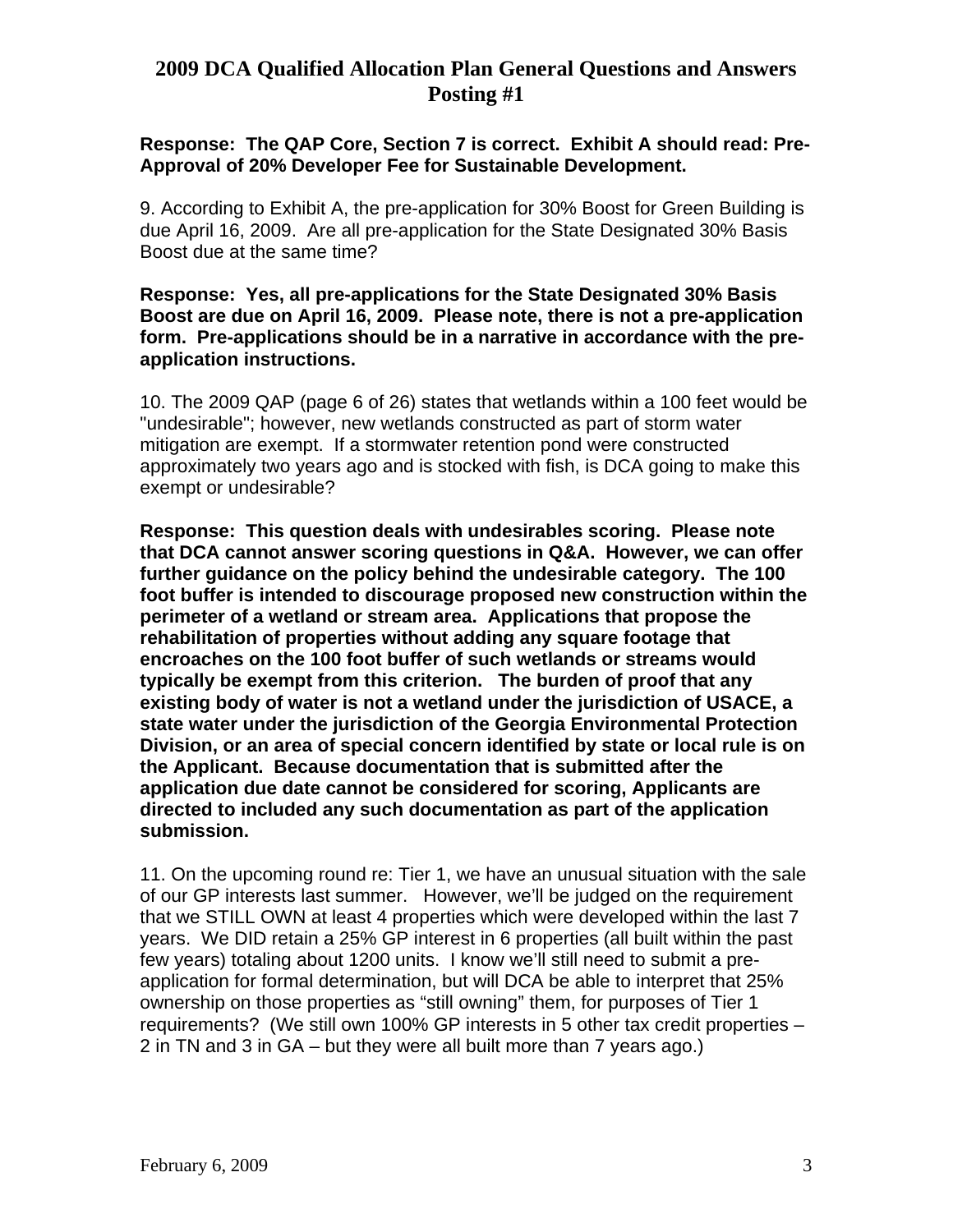**Response: DCA does not currently require a minimum percent ownership interest in the General Partnership in order to qualify for "ownership" for Tier 1 purposes. However, this was an oversight and will be correct in future QAP's. DCA's intent is to consider only those owners that have demonstrated long term, continuous, controlling ownership and to eliminate short term merchant developers.** 

12. To score points for 50% set aside units, do those units have to be IN ADDITION to 50% units set aside under HOME requirements?

### **Response: No, these units do not have to be in addition to the 50% units set aside under HOME requirements.**

13. Also, we assume that a non-profit does not have to be a CHDO to get the points for non-profit ownership (or qualify for the non-profit set-aside), but the list of documents under that section of the scoring criteria does list CHDO docs as 2 of the required docs. Can you please clarify?

## **Response: No, you do not have to be a CHDO to qualify the non profit points.**

14. The wording of the QAP in 2009 is slightly different than in 2008 when it comes to the requirement for exterior materials upgrades.

From 2009:

• For the rehabilitation of buildings that do not have existing brick or stone in excess of 40% (and are not eligible for historic credits), replace and upgrade the existing exterior finish surfaces on all wall faces including the front wall face, rear wall face and both side wall faces with brick or a product that provides a 40 year warranty.

My client's building (this is a full gut rehab, I should have started with that) is a very unusual crescent shaped single building with 163 units and is 4 stories tall. He does not want to put up Hardi board that will be difficult to install, but more importantly difficult to paint to replace the existing poorly installed builder grade vinyl. He is willing to install a superior siding basically a PVC (polymer) product (not a typical vinyl) manufactured by CertainTeed called Cedar Impressions. I believe your agency has seen info on this product in the past. At the bottom of this email is a link to the warranty for this product, it is fifty years. From the wording of the new QAP that would seem to be an option if the agency were to agree. What can I advise my client as to this option?

**Response: You must submit the 2009 Architectural Standards Waiver form under the Design Options Pre-Approval section. You will not be required to submit the waiver fee, but you must submit the product data, including**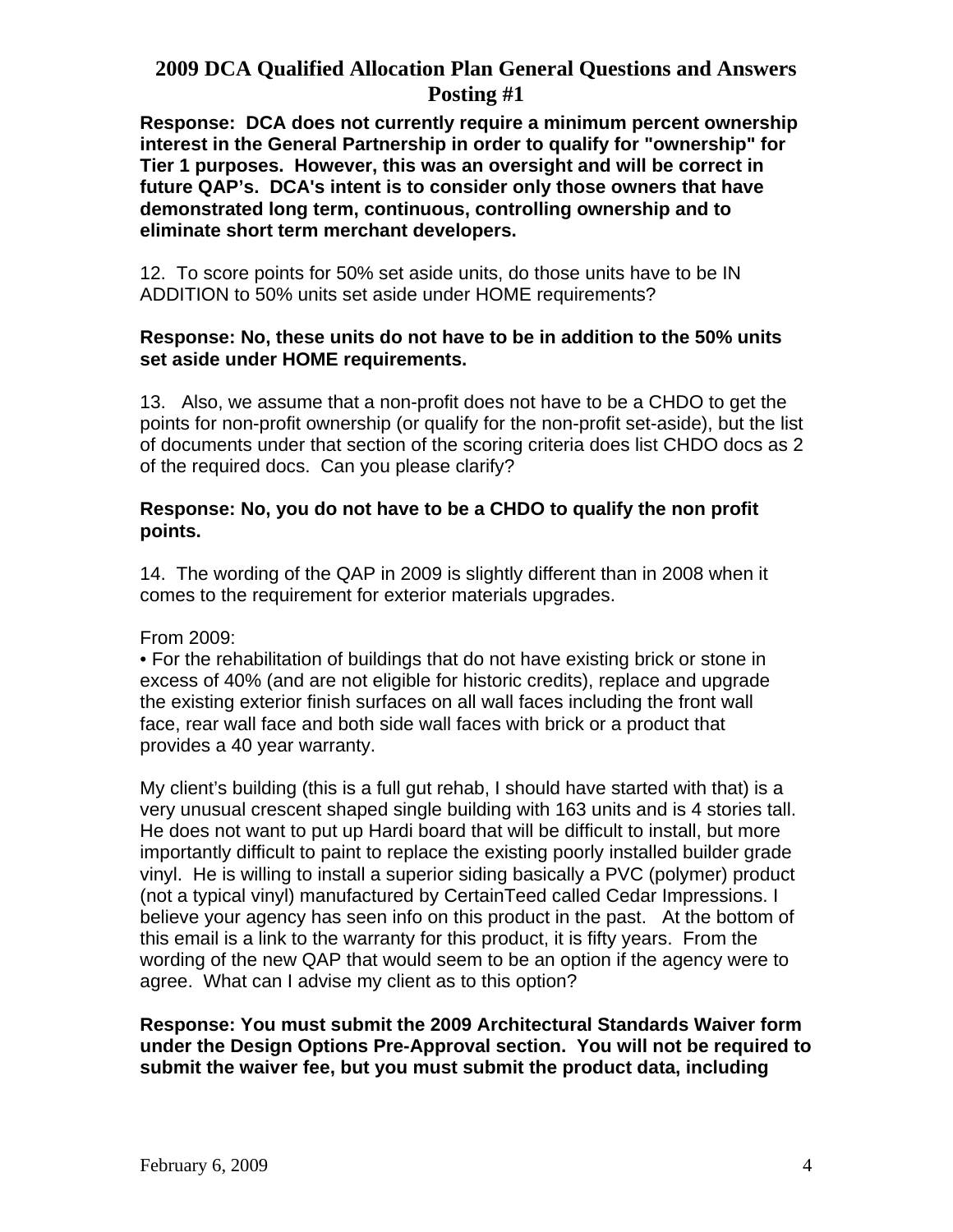**product warranty information, as back up to the waiver from for DCA preapproval.** 

15. What do you need to submit for the Master Planned Community preapproval?

**Answer: This was included in error in this Section. There is no preapproval process for Master Planned communities. However, please refer to the scoring criteria which states that master planned communities must be submitted in the Application, along with site control and total project concept information (VII. Phased Developments / Previous Projects, A. Phased Developments).**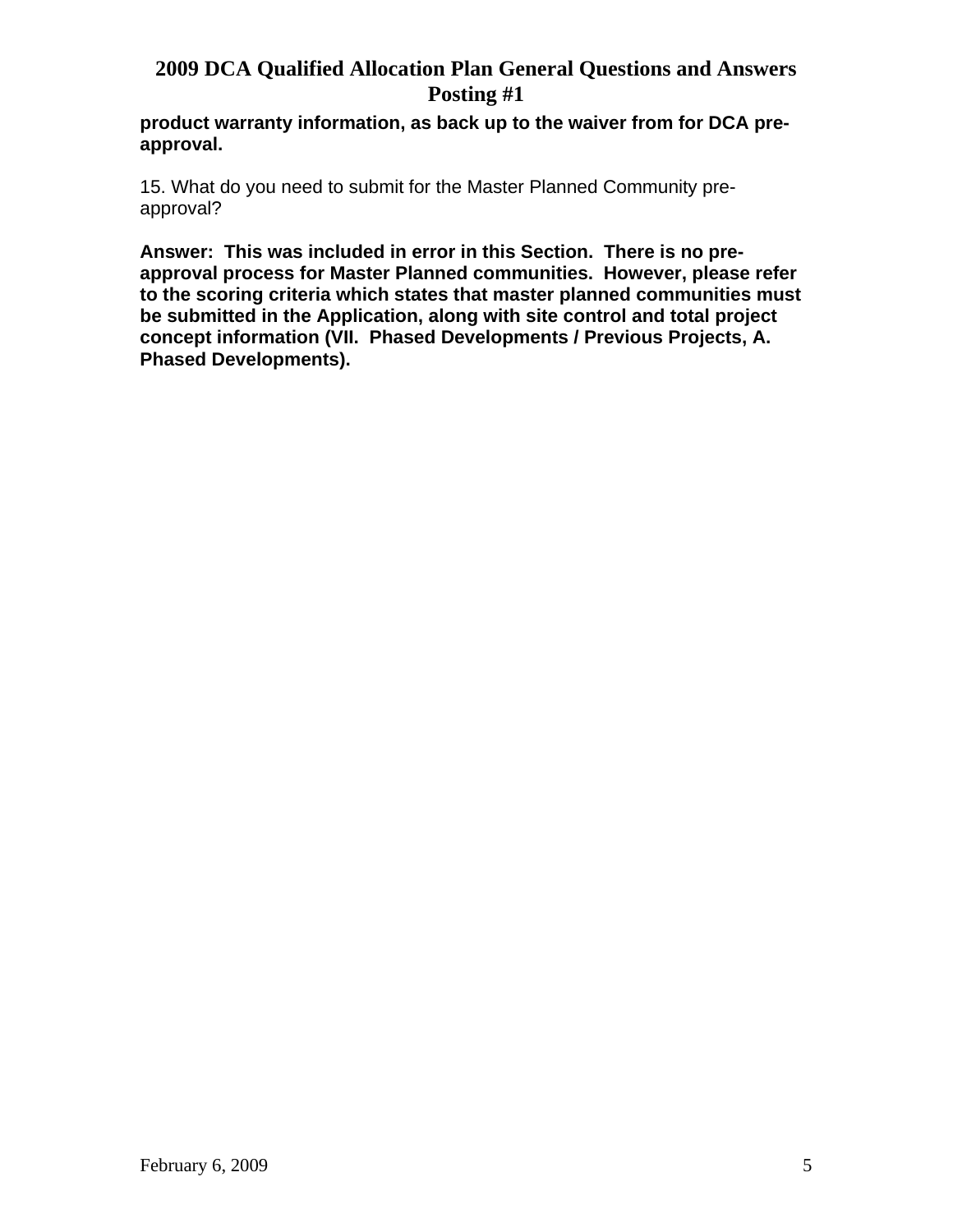1. The language below is in the 2009 QAP regarding the Phase I. After reading it again, you could interpret it to mean that if your current Phase I is more than 6 months old, then you need to get a NEW one. For 4% deals that we're working on (that we started pre-2009 QAP), the idea has been to get an update; do you think that would still work?

"The Phase I (and Phase II where required) Environmental Study must have been conducted within six (6) months of the Application Submission. If an Environmental Study was completed prior to this six-month period, a copy of this earlier Environmental Study (and any others that are available) must be included in the Application along with a new Environmental Study."

**Response: Generally, if the original Phase I report is between one hundred eighty (180) days and one (1) year old at the time of Application submission it can be updated. An update is allowed in this circumstance when the Phase I was done according to the requirements of the ASTM 1527-05 standards and the current Environmental Manual, which adopts these standards. Under no circumstances may Phase I reports greater than one (1) year old be submitted to DCA, except as part of the review of previous environmental reports in Section 5.5.7 of the Phase I Report, even if an update for the Phase I is conducted. If the Phase I was done prior to this time period, then a new study that meets ASTM 1527-05 and the Environmental Manual must be conducted (i.e., Phase I Reports performed in accordance with ASTM Standards E 1527-97 or E 1527-00 may not be "updated" to meet ASTM 1527-05 requirements).** 

**Please note that DCA reserves the sole right to require an update of any Phase I which is equal to or greater than one hundred eighty (180) days old at the time final approval of any Application is granted or at any time prior to commencement of construction if additional information regarding an environmental issue is discovered.** 

#### **Please see the 2009 Environmental Manual, Section A, Phase I Requirements, Subsection Nine, which sets forth all DCA updating requirements for Phase I reports.**

2. Currently, there are several projects in various cities that are on DCA's waiting list for 2008 credits should a 2008 awardee not be able to syndicate their project. How will the waiting list projects affect the previous projects points for the 2009 round? If one on the waiting list projects received an allocation prior to the May 21<sup>st</sup> application deadline how would the previous projects points be treated for that particular municipality?

#### **Response: DCA will either award credits or release waiting list projects by April 16. The final list for previous project points will be published at that time.**

3. A Signature Community boundary can include multiple cities within a county. Will DCA allow a signature letter from each City to count for points?

**Response: Each community may issue only one letter for one project. If more than one letter is issued, no project in the community shall be awarded points. Although a project may be located in more than one area that is eligible for points**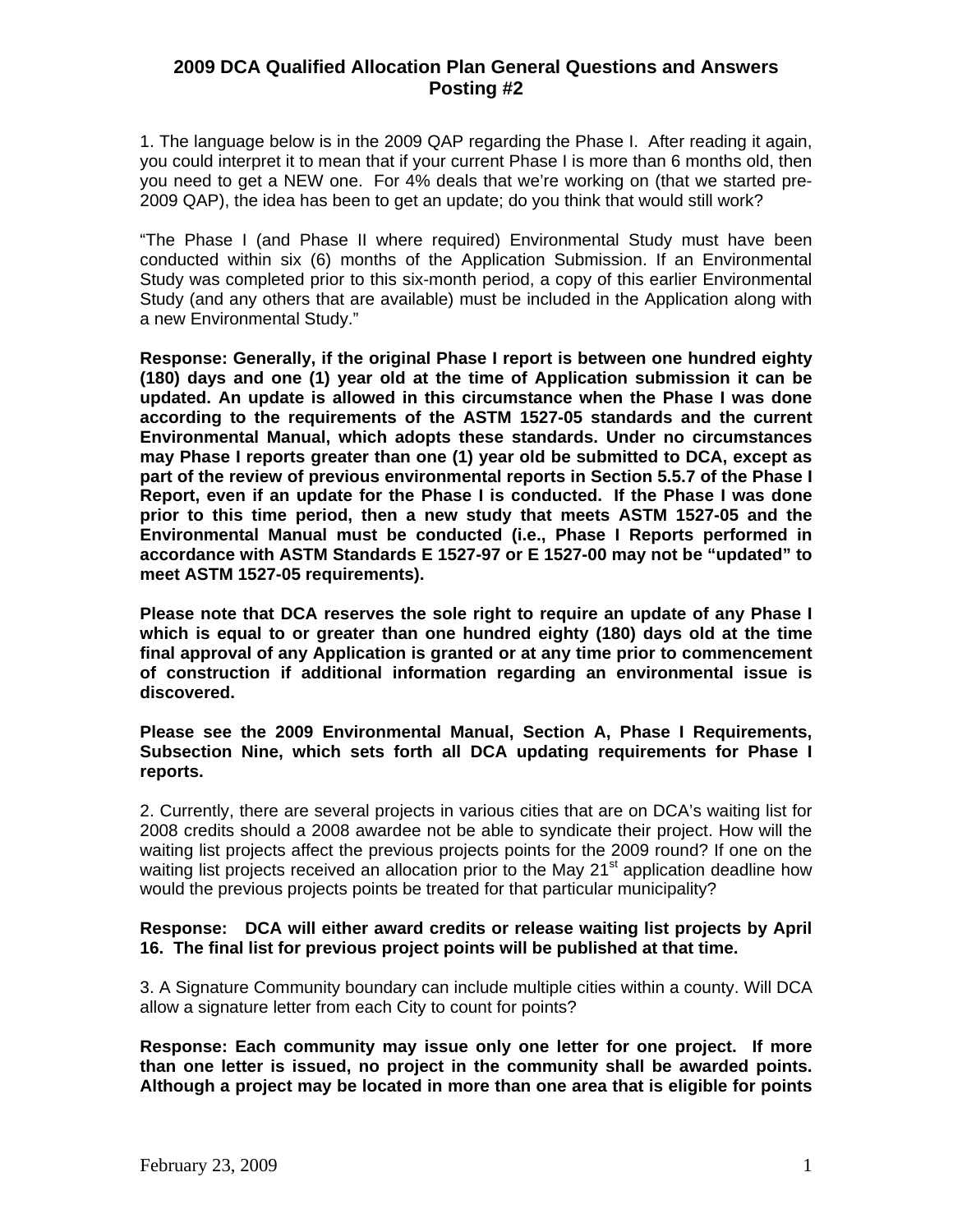#### **under the DCA Community Initiatives section of the QAP, only one point will be awarded.**

4. If a project is an adaptive reuse with new construction, what will be the construction contingency required / allowed by DCA?

**Response: If a project is an adaptive reuse with new construction, the construction contingency amount for the new construction portion must be at least 5% but no greater than 7% of the total new construction hard costs; if the adaptive reuse is historic rehab, the construction contingency amount for the historic rehab portion must be at least 10% but no greater than 15% of the historic rehab hard cost; if the adaptive reuse is not historic rehab, then the construction contingency amount for the rehab portion must be at least 7% but no greater than 10% of the rehab hard cost. The applicant should submit a breakout between new construction hard costs and rehab hard costs in the determination of the construction contingency.** 

5. In the scoring section on deeper targeting a project can receive points for agreeing to set aside a certain percentage of the total number of units at 50% AMI. In the case where a project receives a HOME loan from DCA does the percentage of units set aside at 50% AMI need to be over and above the requirements for Low HOME units or can the requirements for HOME set aside units be satisfied by the deeper targeting in the scoring section?

#### **Response: Units utilized to meet HOME or NSP requirements may also be utilized for 50% AMI points.**

6. When will DCA publish the list of previous projects and the jurisdictions where points can be awarded as has been done in previous years?

#### **Response: April 16.**

7. Does a site that contains a church that is no longer in use qualify as a grayfield site as it is a non-residential use?

**Response: DCA cannot answer scoring questions in Q&A. However, a church would qualify as non-residential use. Please note that per Scoring section IV.F., in addition to meeting the criterion for non-residential vacant, abandoned, or 90% unused, the existing associated parking areas must be in excess of 25% of the proposed developed area of the site.** 

8. The QAP gives the following instructions for experience determinations- where can this form be located? "Requests for experience determinations may be submitted prior to Application in the sole and absolute discretion of the Applicant. For experience determinations, the Experience Submittal Form should be completed in accordance with the Performance Workbook"

#### **Response: The Performance Workbook is available on DCA's website.**

9. Is the 2009 Market Study Manual available at this time? If so where on the website can I locate it?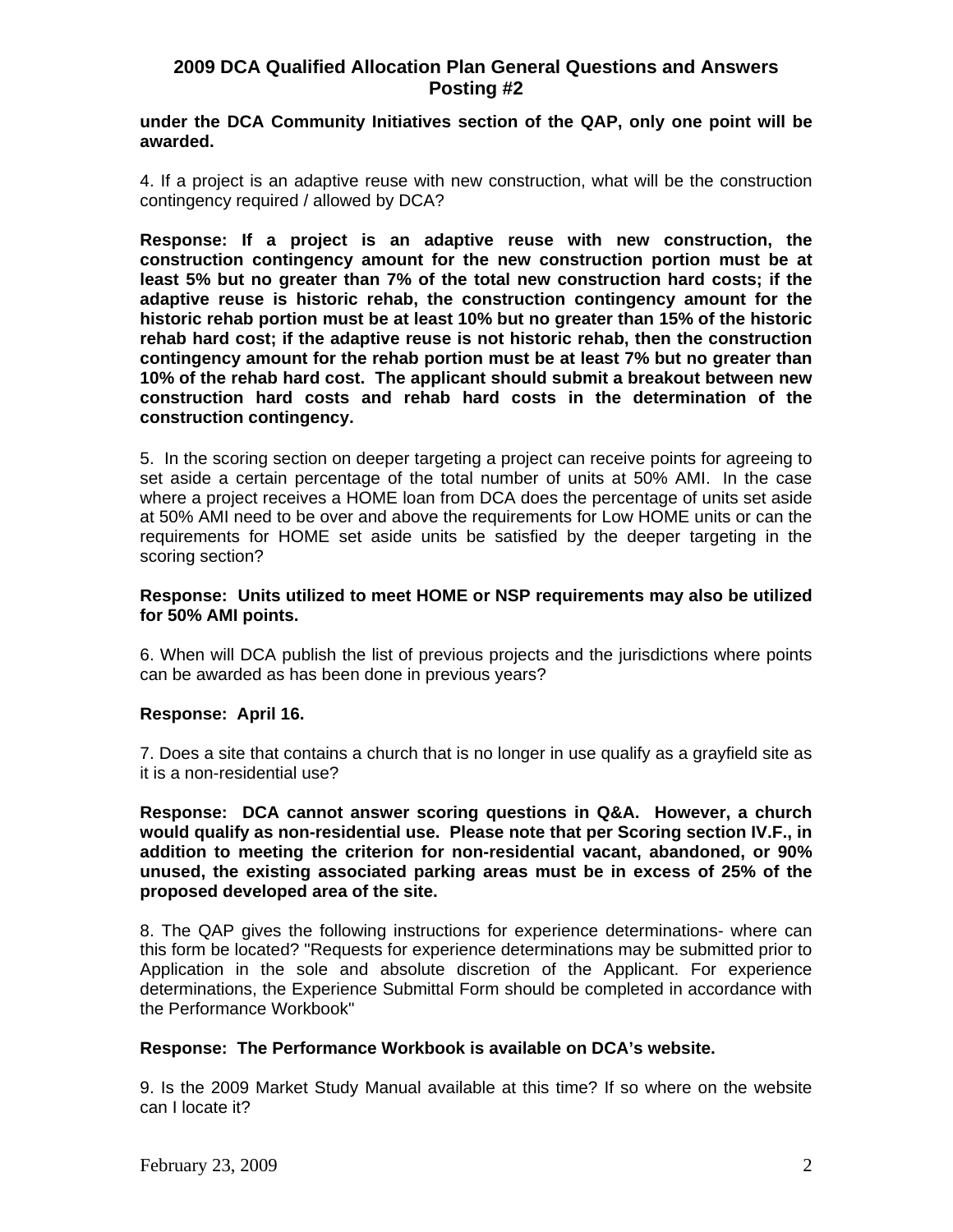#### **Response: The 2009 Market Study Manual is available on DCA's website.**

10. Can cultured stone be used on the exteriors in place of real stone or brick?

**Response: Waivers for variances from any architectural standard in the Architectural Manual must be submitted at pre-application for final approval. DCA is not opposed to innovative materials if supporting documentation meets or exceeds industry and DCA's minimum quality standards.** 

11. Is the prohibition on stucco applicable if it is only used on decorative appointments on the exterior, ie gable facings?

#### **Response: Purely decorative elements would typically be allowed to be stucco, subject to Step II design development document review by DCA's Architectural staff.**

12. Flat roofs are prohibited by the manual. However, we are building in an historic area which has predominately flat roofs and we would like build a loft style building with flat roofs to match the surrounding architecture. Would DCA consider providing a waiver if we demonstrate this is the case?

**Response: Please note the new guidance on flat roofs in the Architectural Standards manual page 10 of 24. There is some flexibility in roof profile for design context or the use of green building elements. A waiver request should be submitted at pre-application for final approval.** 

13. If we cannot get a waiver for flat roofs can we use metal roofs and get a waiver to allow the pitch of the roof to be lower than those outlined in the OAH Manual?

#### **Response: There is some flexibility in roof profile for design context or the use of green building elements. A waiver request should be submitted at pre-application for final approval.**

14. The City has a minimum parking ratio of 2 parking spaces per unit but they allow onstreet parking in front of the proposed new construction to be counted in determining compliance. Will DCA accept on-street parking as well, if it is allowed by the City?

#### **Response: DCA will typically defer to city zoning requirements. However, proof of such zoning requirements must be submitted in the application under the Threshold Zoning section.**

15. In Exhibit A of the QAP Core, the Alternate Financing Deadline shows 8/15/09, which is a Saturday. Is this correct?

#### **Response: It should be Monday, August 17, 2009 as stated in Threshold Criteria, page 4 of 49.**

16. If a City and County government are consolidated, but the City limits do not encompass the entire County, can Previous Participation Points be taken in the County if the only projects that have been funded in the past three or four years are in the City.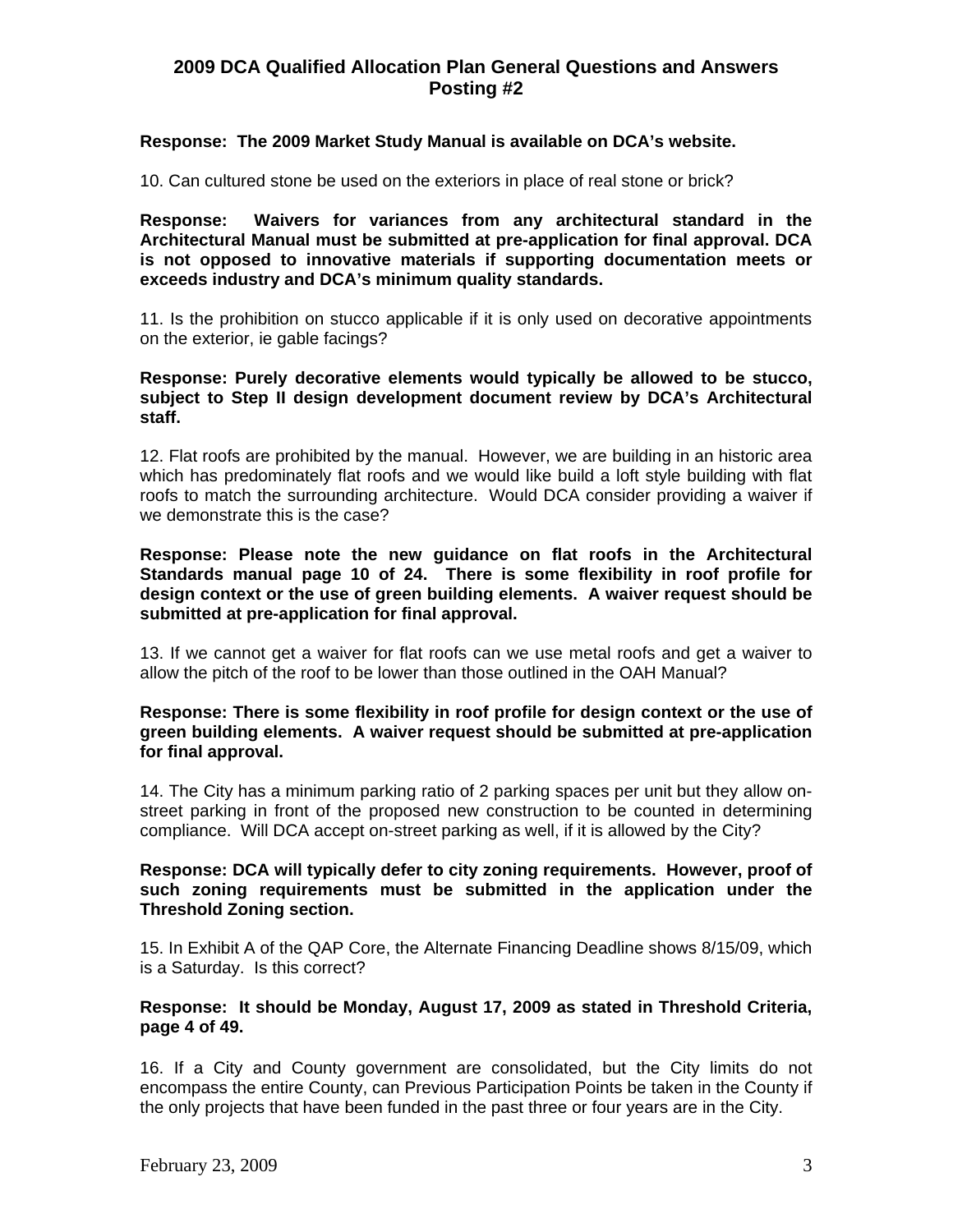**Response: If the project is located within the jurisdiction of the City, DCA will look at previously funded projects in that City. If the project is located in an unincorporated section of the County, then DCA will look at previously funded projects in the unincorporated area of the county.**

17. Can one apply for DCA HOME funding AND NSP funding on the same project?

**Response: Yes. However, DCA will be reviewing the project carefully to ensure that the project is not over subsidized. Please note that while requests for multiple funding sources is not prohibited, the risk analysis formulated by DCA may place double requests for funding at a competitive disadvantage.** 

18. Local HOME funding is not included in the Leveraging of Resources point category, but local CDBG funding and local NSP funding is. Is local HOME funding eligible or not eligible for points under the QAP Leveraging of Resources section?

#### **Response: Only DCA HOME loans are eligible for points in the Leveraging Resources Section. HOME funds from other sources can be used in a project but are not eligible for points under the 2009 QAP.**

19. Can an experienced Owner/Developer be an experienced consultant to an Owner/Developer with only one project, AND an experienced JV partner with a totally inexperienced Owner on another project, while doing its two projects under its own Owner cap.

**Response: Yes. Applicants will be limited to direct or indirect Ownership interest as set forth in the Core Plan. Consulting, a third party relationship, is not considered a direct or indirect interest. Specifically, an Owner may partner or consult with an inexperienced unrelated entity for purposes of the inexperienced unrelated entity meeting DCA experience requirements pursuant to Threshold Experience requirements outside of its cap. The Owner is limited to one (1) additional project under this exception. The partnership with the inexperienced Owner on another project will be counted towards the cap as this is a direct ownership interest. If this project is submitted along with the other two projects proposed, then three projects will be evaluated under the cap.** 

20. What documentation will need to be submitted to substantiate that a community is a Stable Community?

**Response: The criteria for these points are based on statistics found in the FFIEC Census Report (see web address in QAP). At a minimum, copies of the pertinent pages that prove the census tract in which the project is located meet the criteria should be included in the application. DCA would recommend that you summarize the information in the comment section of the Application.** 

21. Will the executed Program Orientation document along with the "EarthCraft Communities baseline worksheet and report" which will track decisions made during the orientation and organize next steps to enter into the EarthCraft Communities Program be sufficient for the Sustainable Communities points?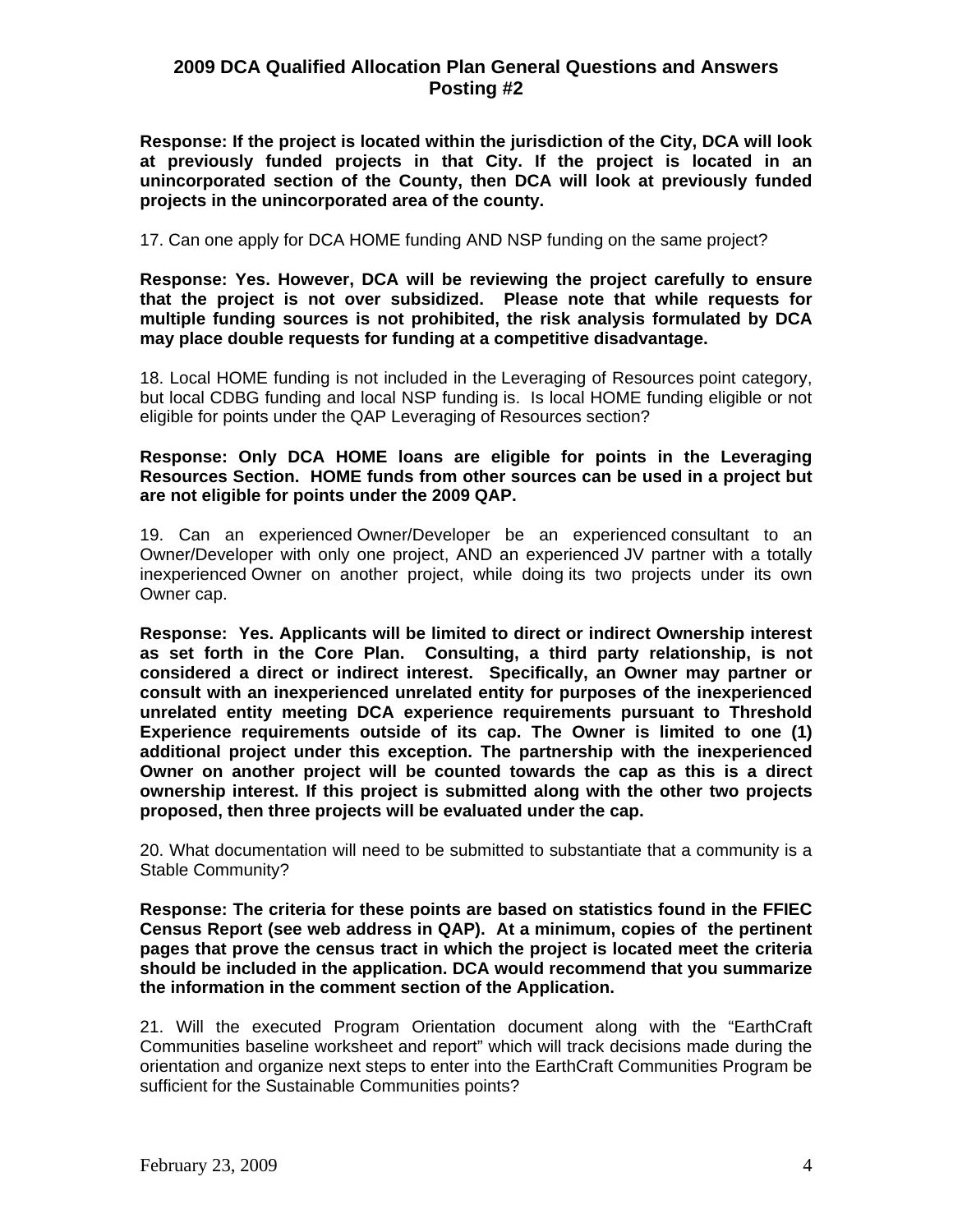**Response: No, the Program Orientation phase does not make the project eligible for the points under Sustainable Communities. In order to get the 6 points for an EarthCraft Community, the OAH Application must include an executed Memorandum of Participation from EarthCraft. The Program Orientation process does make the project eligible for the 30% basis boost, provided increased costs/need for boost is documented. The difference in these two documents (Program Orientation and Memorandum of Participation) is a level of design consultation by EarthCraft and financial commitment by the developer.** 

22. What is the HOME Pre-Application Fee? Exhibit A and the Pre-Application Forms say \$500 for for-profit and \$1000 for non-profits.

**Response: This is not correct. The fee is \$500 for each pre-application for HOME funds and must be submitted with the pre-application request. The only fee due on application day, May 21st, will be the tax credit fee.**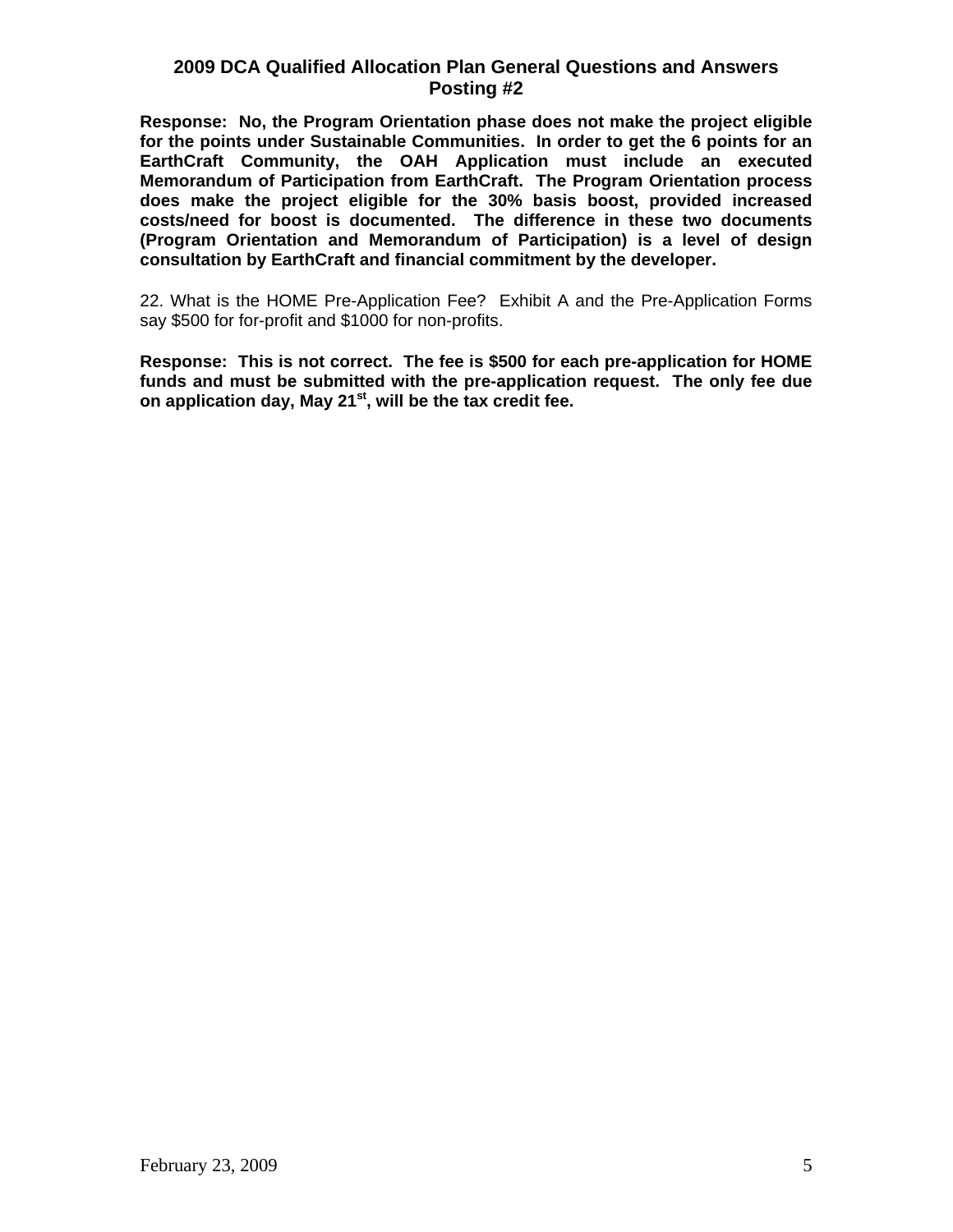1. On slide 44 (page 15 of the handout) presented at the Workshop last week states "An Energy Consumption Model allowance calculated by a qualified professional or engineer" is one option for determining the utility allowance. The slide further states that the "Engineer must be approved by DCA". Does DCA have a list of approved qualified professionals or engineers? If so, where can the same be found. If not, will one be posted in the near future?

**Response: Prior to using an "energy Consumption Model" the entity preparing this model must send to DCA a detailed summary of their experience, copies of licenses, resume and several references. DCA will review this material and will post a list of "qualified" professionals and licensed engineers on the DCA website. DCA has not received any requests for review of any professional or engineer.** 

2. At the Workshop, someone mentioned that DCA was working with Ft. Benning to determine if the installation met the requirements to have the Basic Allowance for Housing (BAH) not count as an income source. Does DCA have an estimate for when the determination is made, will DCA post the same on its website?

# **Response: Ft. Benning did not meet the requirements for the Basic Allowance for Housing (BAH) to be exempted from income calculations.**

3. For an adaptive reuse project where a building is going from a nonresidential use to housing, can the architect do the Physical Needs Assessment? In this type of project generally all systems and devices are going to be replaced and there really is no detailed "unit by unit" assessment necessary or possible. DCA has allowed the architect to provide this in the past.

**Response**: **Although allowed in the past, the architect will not be allowed to perform the Physical Needs Assessment when any rehabilitation, including adaptive reuse, exceeds 25% or more of the total project unit count regardless of intended work scope. The Physical Needs Assessment must be performed by a third party who is not related to the owner, developer, contractor, or project architect. However, the architect may perform the Physical Needs Assessment when the rehabilitation does not concern residential units or is less than 25% of the total unit count.** 

4. The new undesirable characteristic category of development within 100' of any water or wetlands would seem to have a negative effect on many possible preservation or redevelopment sites. If a project has an existing improvement, building, driveway, parking, etc that falls outside of any state or local jurisdiction buffer, but within this new limit, will it also be penalized or is intended for just new improvements?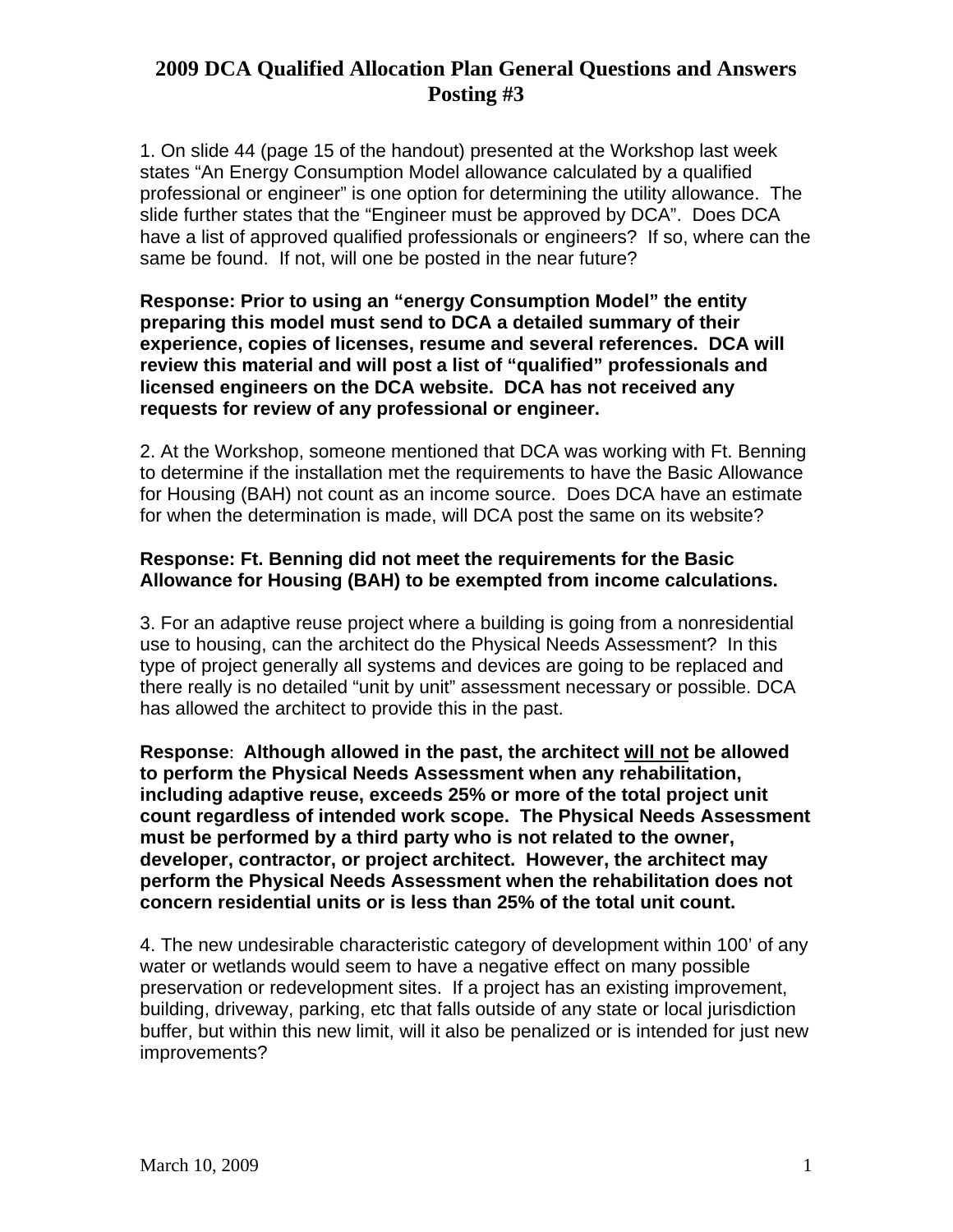# **Response: Please refer to the response for question #10 in General Q&A Posting #1.**

5. Please clarify the following concerning applications for the Supplemental Pool set-aside: Do we need to supply DCA with the normal 1 original and 2 copies (one in a banker's box) for these applications?

# **Response: Yes, 3 copies will be needed to review the application.**

6. With regards to the 3 points for Historic Designation the QAP says:

"Three (3) points will be awarded if buildings on the project site are listed individually in the National Register of Historic Places in accordance with SHPO requirements"

We are being advised by our historic consultant that "a building in a historic district is considered to be listed on the national register if it is acknowledged by the National Park Service in a Part 1 - Evaluation of Significance to contribute to the significance of the district itself and is identified as a "certified historic structure" for the purposes of rehabilitation which approval requires the GADNR - HPD to have recommended the preliminary determination be made by the NPS." Question - Will a Part 1 application approved by the NPS and supported by the GADNR-HPD recommendation letter be adequate evidence for DCA to confirm that the property is eligible for the 3 credits? If not, what other documentation will DCA require to award the 3 points?

**Response: Three (3) points would only be awarded if the documentation supports that the proposed project site is already listed with the National Register of Historic Places (NRHS/NPS). The required documentation to receive the three (3) points is the NRHP/NPS listing for the project site. If not, then one point (1) will be awarded for projects that are potentially eligible to be listed because they are located in a "registered historic district" or buildings that are located in a potentially eligible district. The Evaluation of Significance application from National Park Service and the supporting approval letter from Georgia Natural Resources and Historic Preservation Division documentation would be sufficient to receive one point.** 

7. Can you clarify Threshold Criteria #25 – Georgia Housing Search – and outline the steps involved?

**Response: GeorgiaHousingSearch.org is a FREE online listing and locator service for affordable rental housing that provides renters and landlords with a streamlined resource to find and post available housing units.**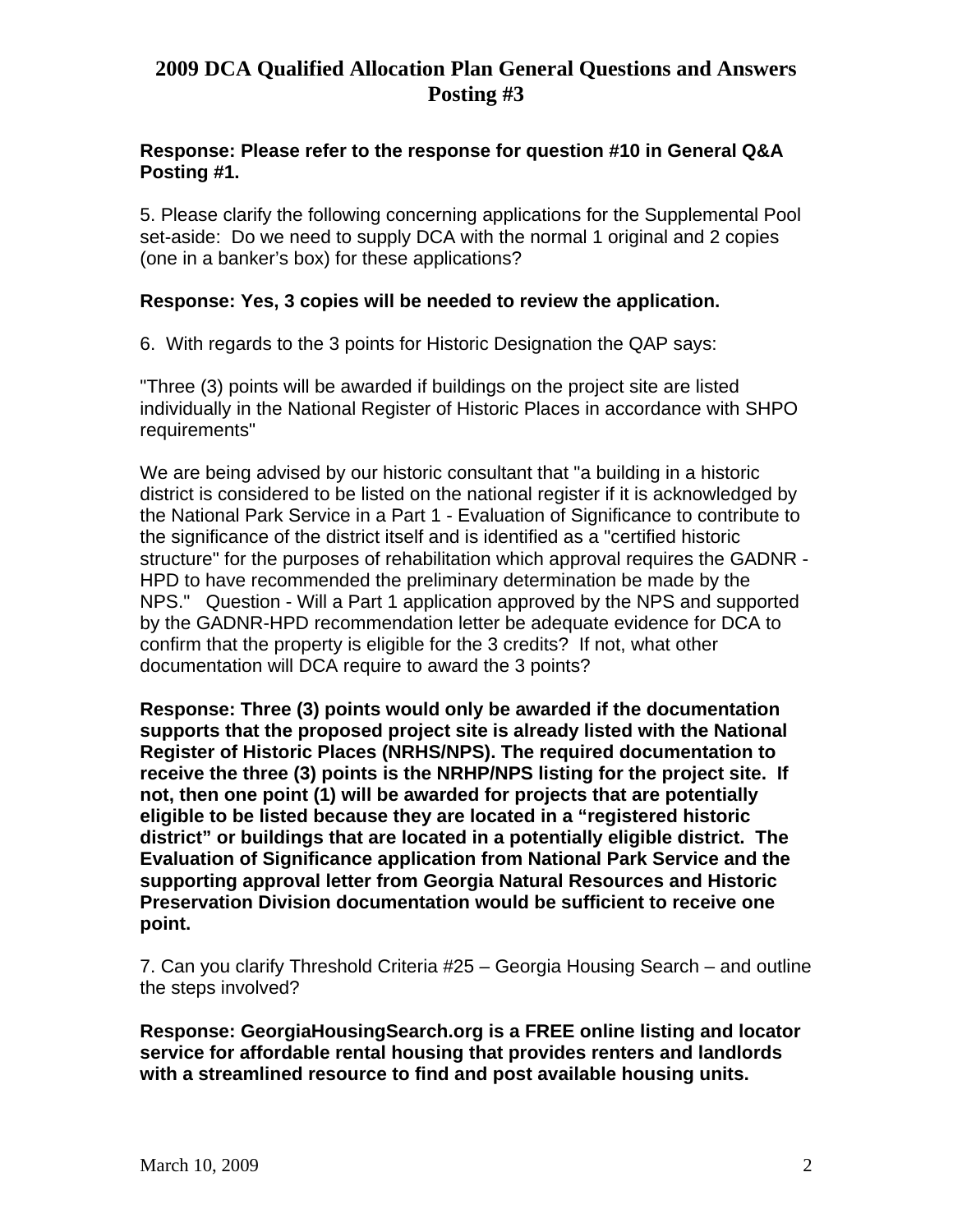**GeorgiaHousingSearch.org is not maintained under the direction of the Georgia Emergency Management Office (GEMA). The Georgia Department of Community Affairs, in association with the United Way of Metropolitan Atlanta, maintains this service. However, the website is utilized by other Georgia agencies for housing placement opportunities, including GEMA, Georgia Department of Labor, Georgia Department of Community Health and Georgia Department of Human Resources.** 

**The listing requirement is satisfied by the following:** 

- **Register on [www.GeorgiaHousingSearch.org](http://www.georgiahousingsearch.org/) or call 1-877-428-8844.**
- **List all DCA funded properties on system; indicate status of unit(s).**
- **Property providers will be notified via email or phone to refresh or update properties bi-weekly.**
- **If no activity is detected (system logon) within 30 days of notification, property is disabled and is no longer available to search. A disabled property is considered non-compliant with listing requirement.**
- **DCA will verify participation on system.**

**For more information, please contact Sheila Barry at (404) 679-4855 or [sheila.barry@dca.ga.gov.](mailto:sheila.barry@dca.ga.gov)** 

8. Typically, Housing Authorities are run by a Board of Commissioners and those members are reluctant to provide personal financial statements as representatives of government entities. If a local Housing Authority meets all the criteria as stipulated in the Tier 1 requirements set forth in the DCA application for determination will the financial statement and credit report of the Authority suffice?

**Response: Members of public housing authority Boards of Commissioners will not be required to provide personal financial statements or credit reports. Assuming that the Tier One Applicant is the PHA, the PHA will have to follow the financial requirements specified in the QAP and supplemental guidance provided. If the PHA provides a consolidated financial statement, it will also need to provide a corresponding consolidating financial statement. PHA's need to be careful to clearly disclose restricted cash and liquidity.** 

9. If an identity of interest exists between the developer, general partner and land "seller" but the land is being contributed by the "seller" to the partnership at no cost (or minimal cost , i.e. \$10) is an appraisal still required? We anticipate requesting OAH HOME funds as a component of the finance structure. Would that necessitate an appraisal?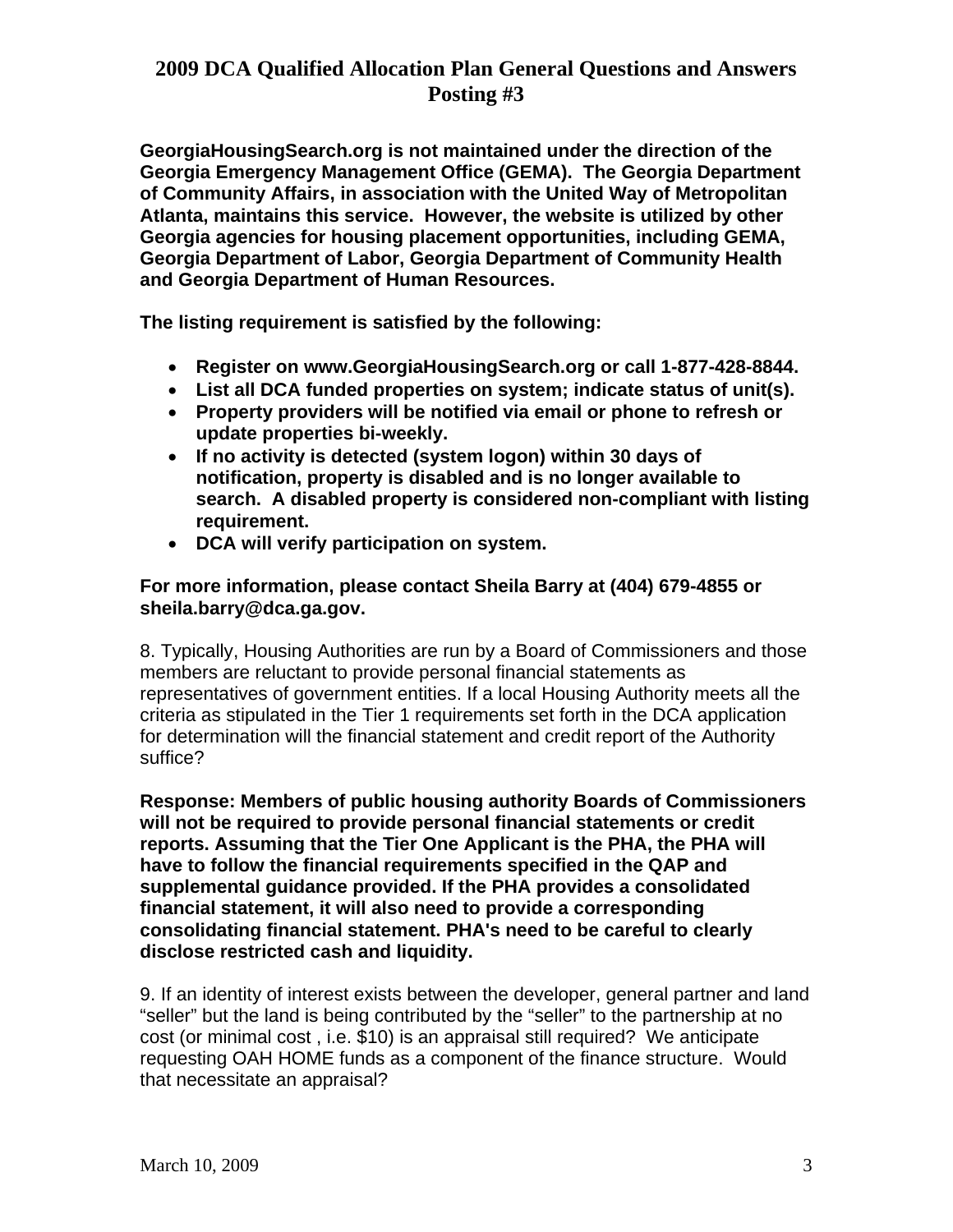**Response: An appraisal will not be required for purposes of determining the value of the subject site at acquisition and need not be submitted with the application assuming the seller contributes the land for a nominal amount. However, if HOME funds are awarded an appraisal will be required during the underwriting process to determine the value of the project as completed, future value (if applicable), and the value of tax credits (if applicable).**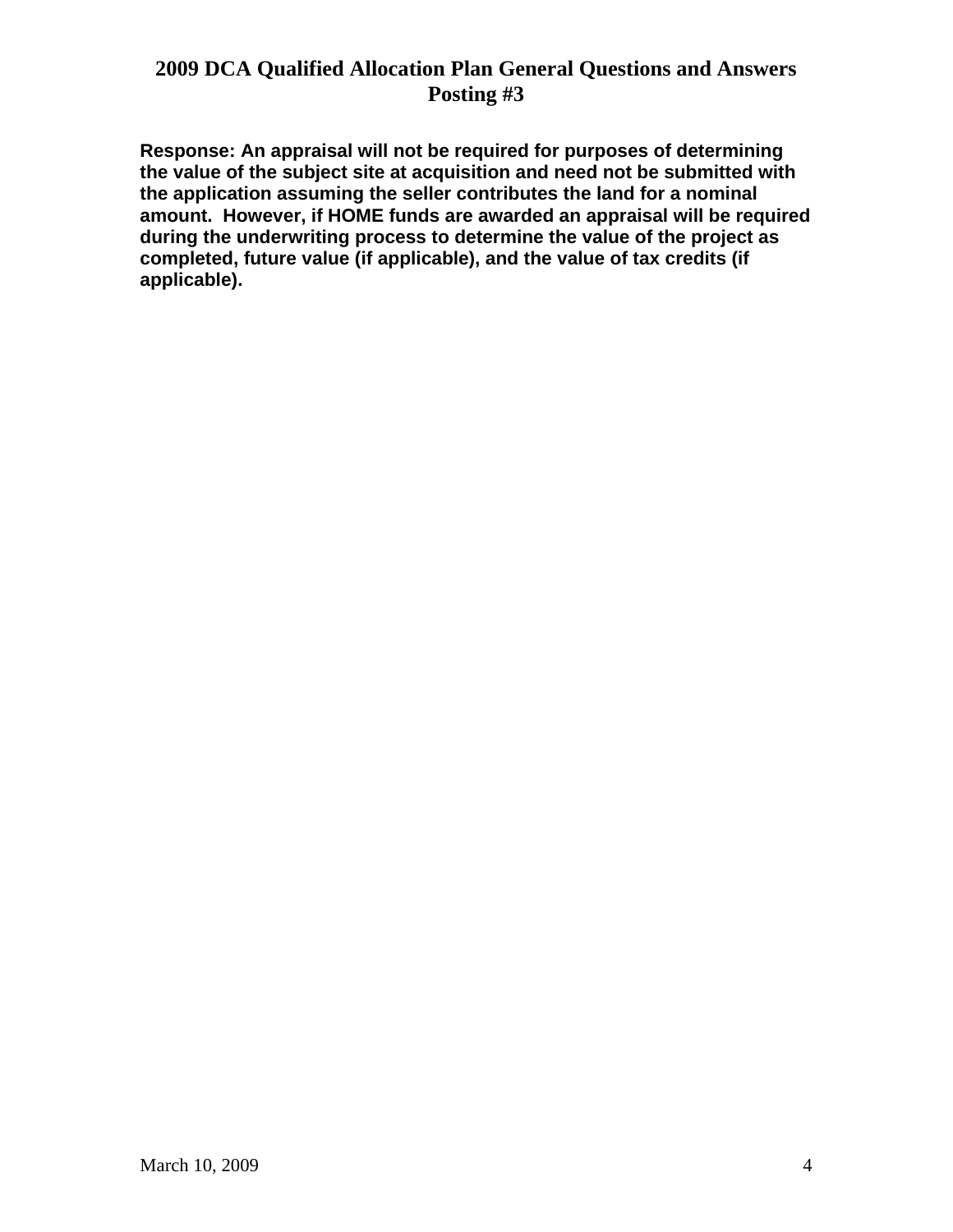1. A Tier One entity has 100% ownership in both the General Partner and Developer entity, but it has to give a portion of the developer fee to the land owner, please confirm that the Tier One Entity is still entitled to the 3 points under QAP Section II, Appendix II.

**Response: There is no requirement that the Tier One Entity receive 100% of the developer fee on any specific project. Points are awarded for receiving Tier One designation, not on any project specific data.** 

2. If a "PJ" allocates HOME funds as part of its entitlement and the applicant is a non-profit may they also apply for DCA Home funds?

## **Response: No.**

3. If an Entitlement Area has NSP funds can an applicant also request NSP funds from DCA?

**Response: I am assuming that you are asking whether a project located in an entitlement area that received funds directly from HUD can also apply for flexible pool funds from DCA. If that is the case, then the answer is yes, if the project is located in an area of need of at least \$100,000 according to the NSP Substantial Amendment, Appendix 2.** 

4. On page 11 of 49, the QAP states: "…DCA will not generally select a proposed Application for an allocation if a project awarded an initial allocation of credits between 2006 and 2008 is located in close proximity to the proposed site and serving the same population (Family and Senior)." Please confirm that Family is a different population from Senior/HFOP. In other words, a HFOP Application would not fail threshold because of a nearby 2007 Family development in the same local government jurisdiction.

## **Response: Correct. Family and Senior are different market segments**

5. One of the sites we are studying is in a Historic Overlay District. Due to these standards we are considering providing a parapet at the elevations, in front of a sloped roof behind. We would like to ask if this approach would be considered as meeting the sloped roofing requirement or if we need to apply for a waiver for this.

## **Response: Please refer to responses in Posting number 2; questions 12 and 13.**

6. We noticed in Section X for nonprofit points that CHDO documents are listed as part of the required documentation, however, the language for the points does not indicated that CHDO status is required to qualify for either one(1) or two (2)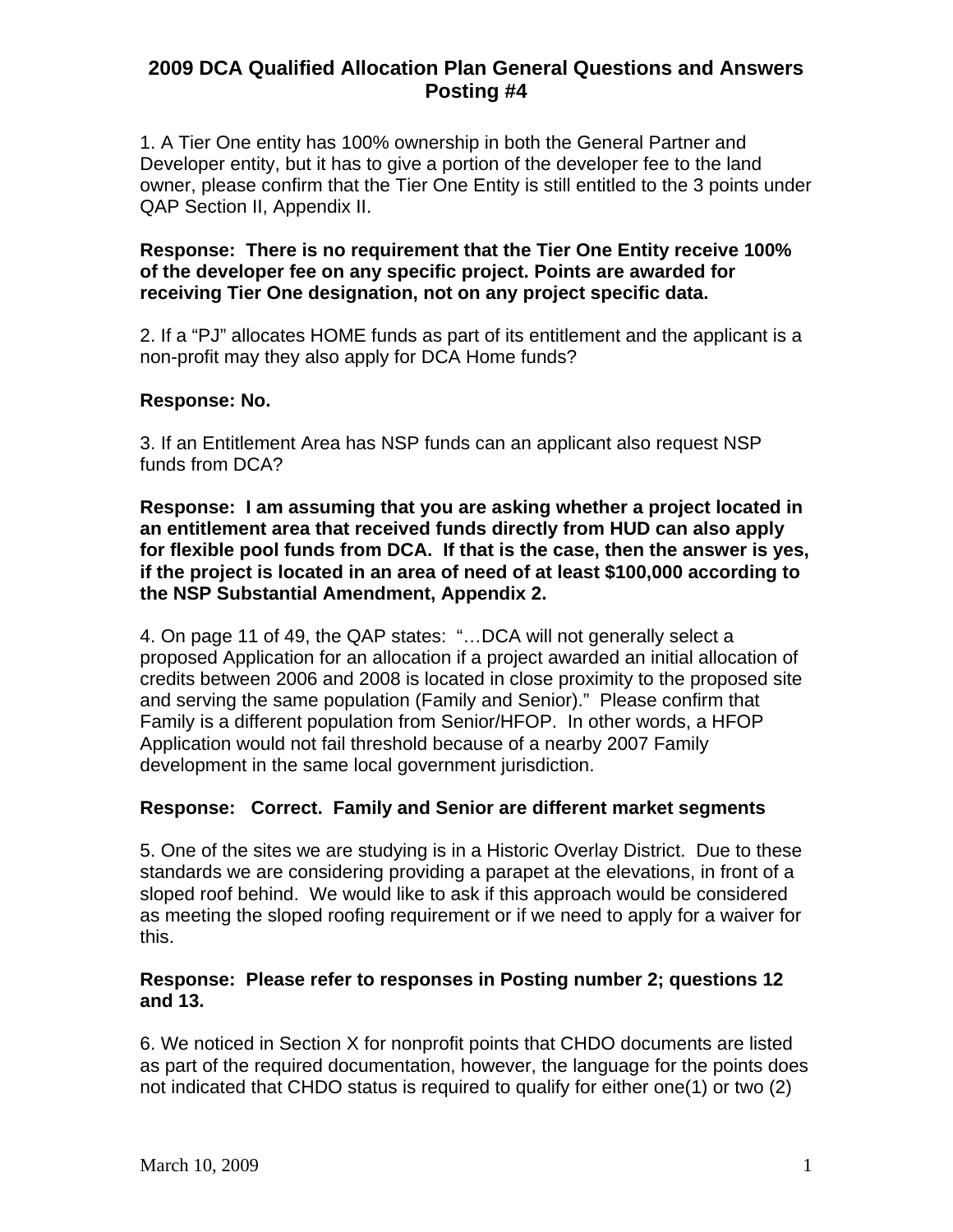points. Do you have to be a DCA CHDO in order to receive either one (1) or two (2) points in Section X for nonprofit points?

### **Response: No, you do not have to be a CHDO to qualify for nonprofit points. However, CHDOs should submit the additional documentation applicable to CHDOs.**

7. Has DCA considered revising the 2009 Threshold Requirement for Preliminary Equity Letters from Syndicators. In light of the difficulty of getting syndications done in the current environment, many syndicators are unwilling to provide any form of commitment for the 2009 application round.

### **Response: No. A project that cannot obtain even a preliminary commitment for equity is unlikely to be successful in obtaining financing within the QAP timeframe.**

8. Is there specific language that needs to be included in a Community Development Block Grant commitment? Would DCA consider posting a sample commitment?

**Response: The commitment, at a minimum, needs to identify the borrower/award recipient, the amount awarded, the project (including the project's name, address/location and number of units), the interest rate, the terms, the payments and the expiration date of the commitment. The commitment should also identify any other conditions of the award. Please note that, if the source of fund is from an entitlement that received both HUD funds and NSP funds from DCA, then the funds need to be identified as HUD or DCA funds. Failure to make this distinction will result in the nonaward of points. DCA does not post a sample commitment.** 

9. We have been approached by a non experienced developer to partner with them but we are already over our award allocation. Please clarify that according to the Maximum Ownership Interest Exception, we are eligible to submit a 3rd application with the inexperienced Developer and not be over the cap award limit under this exception?

**Response: Yes an experienced owner may submit one additional application where (s)he will partner or consult with an inexperienced unrelated entity for purposes of the inexperienced unrelated entity meeting DCA experience requirements or serve as a developer in a project in which (s)he has no ownership interest.** 

10. On page 4 of 26 in Appendix II, a Tier One Entity (must have) a 100% ownership interest in both the General Partner and Developer entity. On page 41 of 49 in Appendix I, Tier One determination may be met through the individual experience of one of the Entity's principals. We plan to submit an application in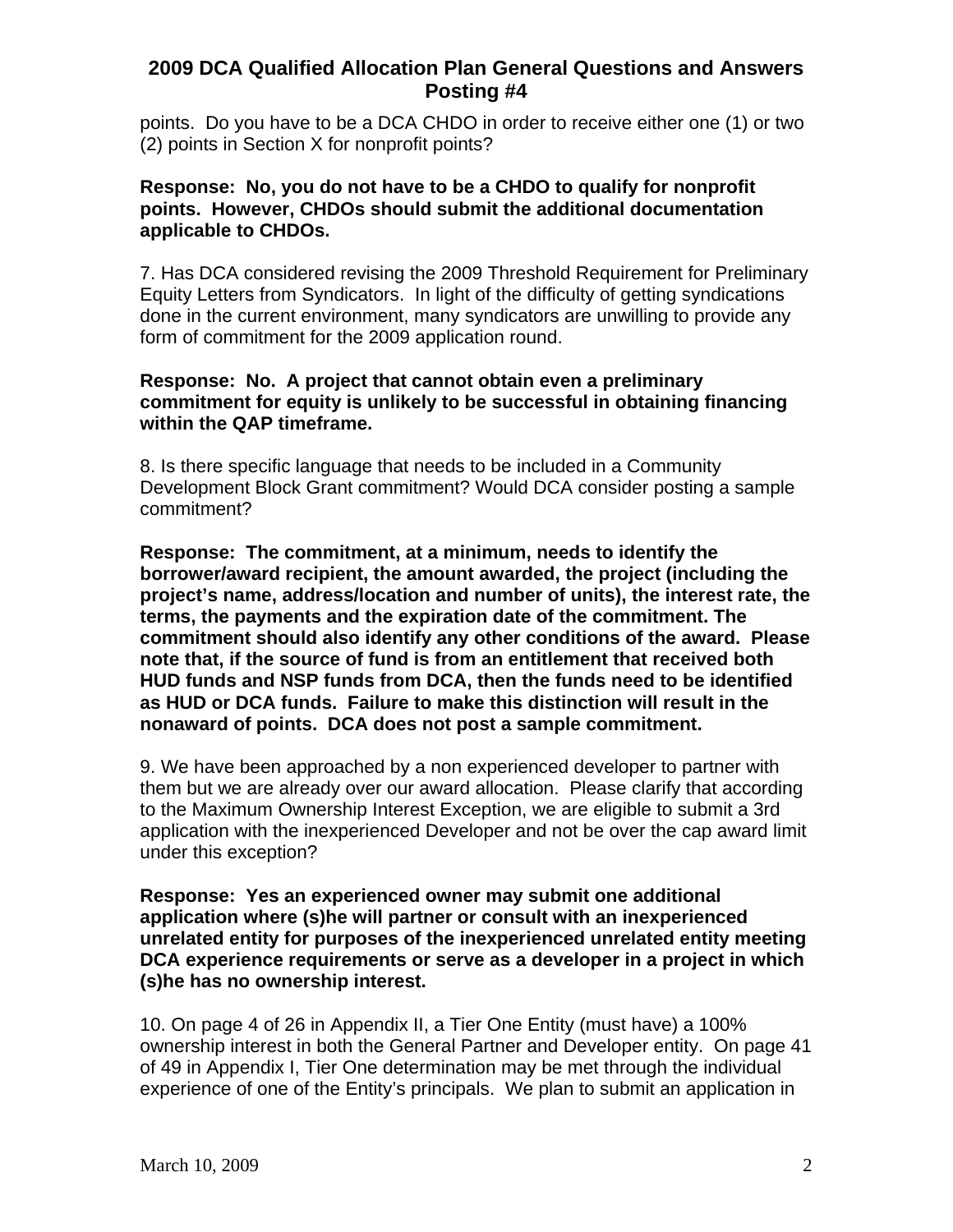which the developer entity is owned by members (individuals) and the single purpose owner entity is owned by a "managing member" entity. The same individuals will own both the developer and managing member entities. Please confirm that this structure can be used for Tier One designations.

# **Response: The QAP states that a Tier One determination maybe requested by any legal organized entity. That Tier One entity must have 100% interest in both the development entity and the corporate/LLC entity to obtain Tier One points.**

11. Are handicap showers required at 2% of the total units or just 2% of the handicap units? In the units with handicap showers do all bathrooms need a shower or just one?

## **Response: Roll-in showers are required in 2% of the total units. However, these roll-in showers must be placed in the 5% of units that are already required to accessible to the mobility impaired.**

12. If an applicant submitted an application in 2008 which included a noise assessment, would this noise assessment need to be "updated" for 2009? Or, assuming no major development has occurred in the project location, would the applicant be able to resubmit the 2008 noise assessment?

## **Response: As with a Phase I report, which must be updated if more than six months old, a noise assessment must also be updated.**

14. Below are a few questions I am hoping someone can answer about meeting the requirements for Tier 1 designation:

- a. In order to qualify as a Tier 1 developer and meet the 400 or 600 unit requirement for experience will 4%/rehab/bond units count towards this requirement?
- b. In Appendix 1 it states that "not less than the greater of \$100,000 or 3% of uncompleted project hard costs is presumptive of viability". What is the definition of "uncompleted"? Does this mean projects under construction only or does this also include projects that are moving forward but have not yet closed or begun construction?
- c. How will DCA determine the 400 or 600 units that will count towards meeting the Tier 1 experience requirement? Will projects entered in the yellow boxes of the Compliance History Summary be the projects used towards meeting this unit requirement or will all projects entered on the CHS that have been developed in the last seven years and PIS by January 1, 2008 be used? Please clarify the projects that should be entered in the yellow boxes (Rows 1-4).
- d. In Appendix 1, #9 on p. 43, it states that audited financial statements for projects that the entity is utilizing to establish experience must be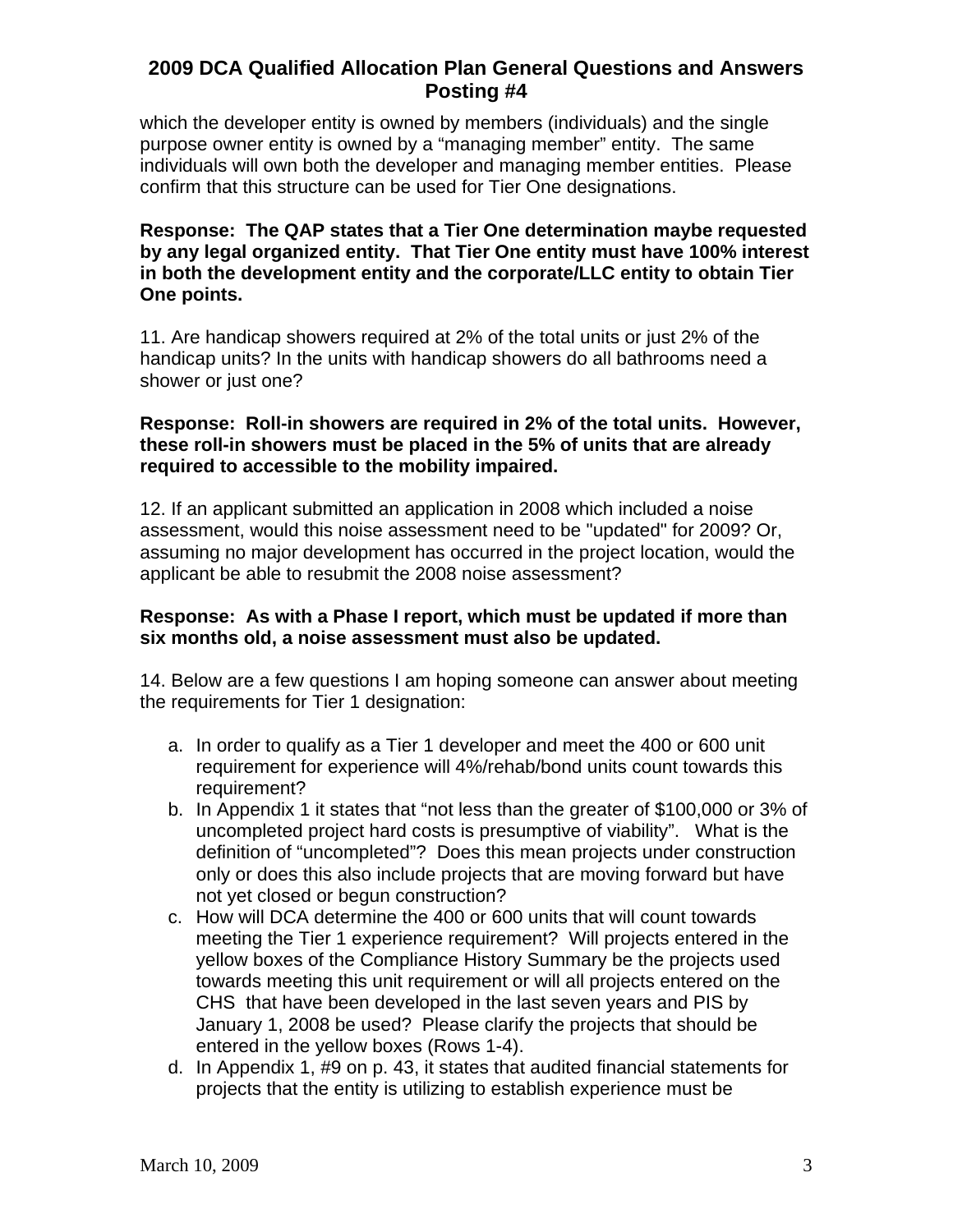provided. Does this mean all projects entered on the CHS or just those projects entered in the yellow boxes on the CHS?

e. Please clarify that it is the agency, not the applicant, that will order the Dun & Bradstreet report? The applicant is responsible for ordering a credit report, correct?

### **Response:**

**a. Yes** 

**b. Projects under construction/rehabilitation and projects scheduled to close within the next 12 months. This data is to be provided in the Real Estate Schedule.** 

**c. DCA will primarily determine the number of projects/units "successfully" developed from the data entered in the Performance Workbook, Part VI – Tier One Applicant Performance Questionnaire. However, DCA reserves the right to perform due diligence and request additional information in its sole discretion should it determine that additional verification is necessary to confirm that the information provided is accurate.** 

**d. It appears that the question is referring to #10 on p. 43 rather than #9. Financial statements must be provided on projects that comprise the projects/units indicated in the Performance Workbook, Part VI – Tier One Applicant Performance Questionnaire for the purpose of meeting the projects/units "successfully" developed requirement.** 

### **e. Correct – DCA will procure the Dun and Bradstreet reports and the Applicant is responsible for providing a current credit bureau report from one of the three major credit reporting agencies.**

15. One of our clients wanted further clarification for "nearby" as it pertains to the schools, parks, and recreation in Part A of the Home/HUD form. The same question as it pertains to "proximity" in Part A as well.

**Response: The site should be reasonably accessible to shopping centers or neighborhood stores, sources of employment, with the parks, and to schools, if families with children are anticipated. DCA is unable to provide an exact mile radius number.**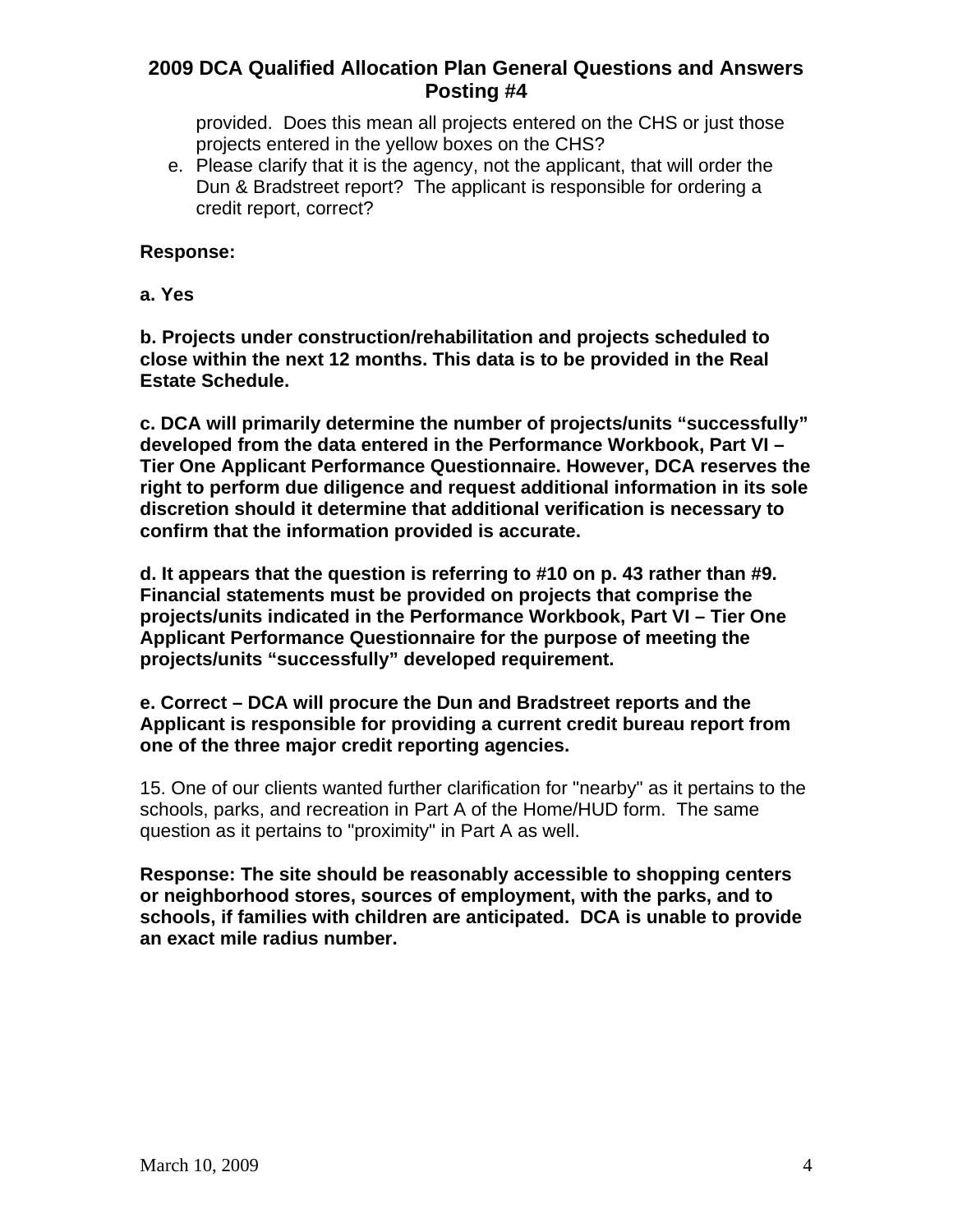1. It has been our assumption for this year, that like previous years, DCA HOME funds are available for projects sponsored by CHDOs and/or not in PJs. This has allowed CHDOs to use DCA HOME funds in PJs, when needed by a project. On pg 36 of 57 on QAP Core, it states that one of the criteria for evaluating HOME funds applications is "Projects located in a "PJ" are not eligible for DCA HOME funds."

Could you please confirm if DCA HOME funds are available to be applied for by CHDOs for a project in a PJ?

**Response: Section 9.2 of the Core QAP (Selection Criteria for Consent) states that projects located in a PJ (Participating Jurisdiction) are not eligible for DCA HOME funds. Therefore, Applicants that are developing projects located in a PJ can not obtain DCA HOME funds for project development. All HOME loan consent requests for projects located in a PJ will be denied.** 

2. Can you clarify for me regarding the Tier 1 Developer? It states successful ownership and development of no less than either 400 Georgia affordable housing units located in a minimum of four projects or 600 affordable housing units located in a minimum of six projects. Does this mean all units must be in Georgia or affordable housing experience in general?

**Response: The requirement for "400 Georgia affordable housing units located in a minimum of four projects" refers to units/projects located exclusively in Georgia. The requirement for "600 affordable housing units located in a minimum of six projects" refers to units/projects located in any state. In other words, if you have successfully developed and own 400 or more affordable units in at least 4 projects located in the State of Georgia, you qualify under this criteria. You can also qualify under this criteria if you have successfully developed and own 600 or more affordable units in at least 6 projects in multiple states, some of which could be in Georgia.** 

3. I read the QAP and I understand it to say that effective 01/01/09, a Performance Workbook must be completed for each Owner/Developer and Manager, however just below that it says entities and/or principals that were deemed experienced for 2008 **do not** have to complete a new PW if there are no changes. Then below that it says the owner and/or entity must resubmit all of the documentation required pursuant to this section and obtain a new decision as to whether they meet DCA's experience and capacity requirements.

So does this mean that all entities/principals/owner/developer/manager must submit new information for experience to be put on the new Experience list?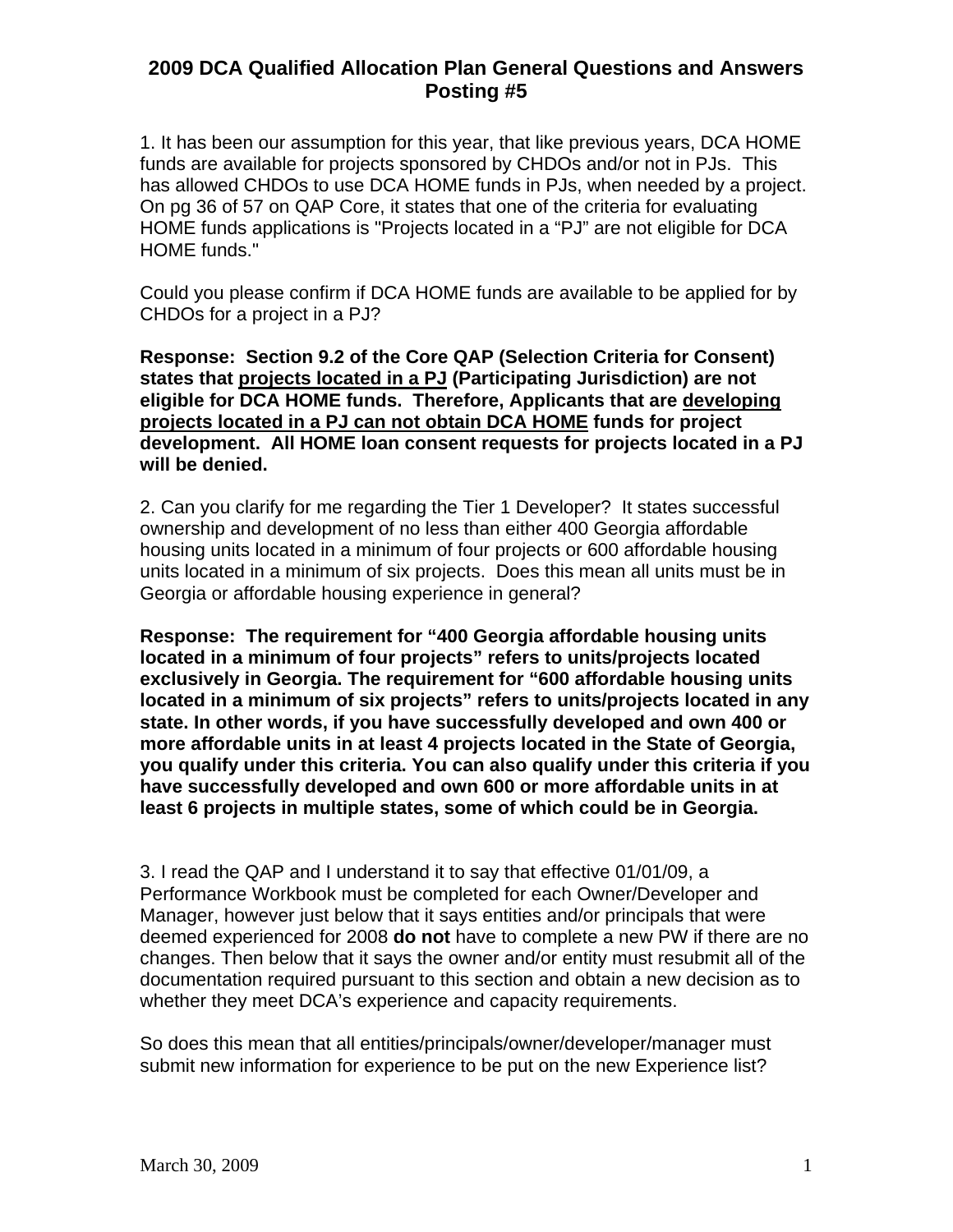**Response: If you were deemed experienced in 2008 and there are no changes, then a new experience determination does not need to be submitted. However, if you are interested in Tier One, you must complete the required Tier One documentation. If you were not deemed experienced in 2008 and have not completed the new performance workbook then you do need to complete the workbook and obtain a new determination.** 

4. Regarding the points for desirables and undesirables, can you obtain more than ten points for desirables and then subtract the total points for undesirables? For instance, if I had a site that had 13 desirables and 3 undesirables, would I be able to claim a net of 10 points under this point category, or would I only be allowed to claim 7?

### **Response: You can only claim a maximum of 10 points for desirables. Undesirables will be deducted from this maximum of 10 points.**

5. Will you be posting the Tier One Liquidity Calculation & Certification form? Is this form required for 4% deals?

**Response: The Tier One Liquidity Calculation & Certification form is part of the Performance Workbook that can be found posted on the DCA web site.** 

**The Tier One concept applies only to 9% tax credit projects. The only benefit in obtaining Tier One designation is the right to claim 3 points for one 2009 9% application. Since 4% applications are not competitive and are not scored the Tier One designation is not relevant to those applications. The Tier One designation is given to an entity, not a project or projects.** 

6. I have a question about the new requirement that the Site Plan **must** be to scale. That will incur significant expense, because the way I read this requirement, it is requiring a survey. Additionally, Section II.A.4.a. of the Environmental Manual requires the Site Plan to show facilities and streets within 50 feet of the Site. Many existing boundary surveys do not show past the boundary line. What is DCA looking to accomplish with this information? Can it be an approximate scale?

**Response: It is not DCA's intent to require a survey. However, the site plan must be a reasonable representation of the scale of existing site conditions and adjacent facilities and streets. DCA uses the Site Plan to aid in review of both the Phase I Environmental Site Assessment and in the DCA site visit. It should show the physical location of the property, adjacent land uses, and geographical features that are discussed in the ESA. The information provided by the environmental professional is integral to the conceptual site plan prepared by the architect. The boundaries of any geographical features such as floodplains, wetlands,**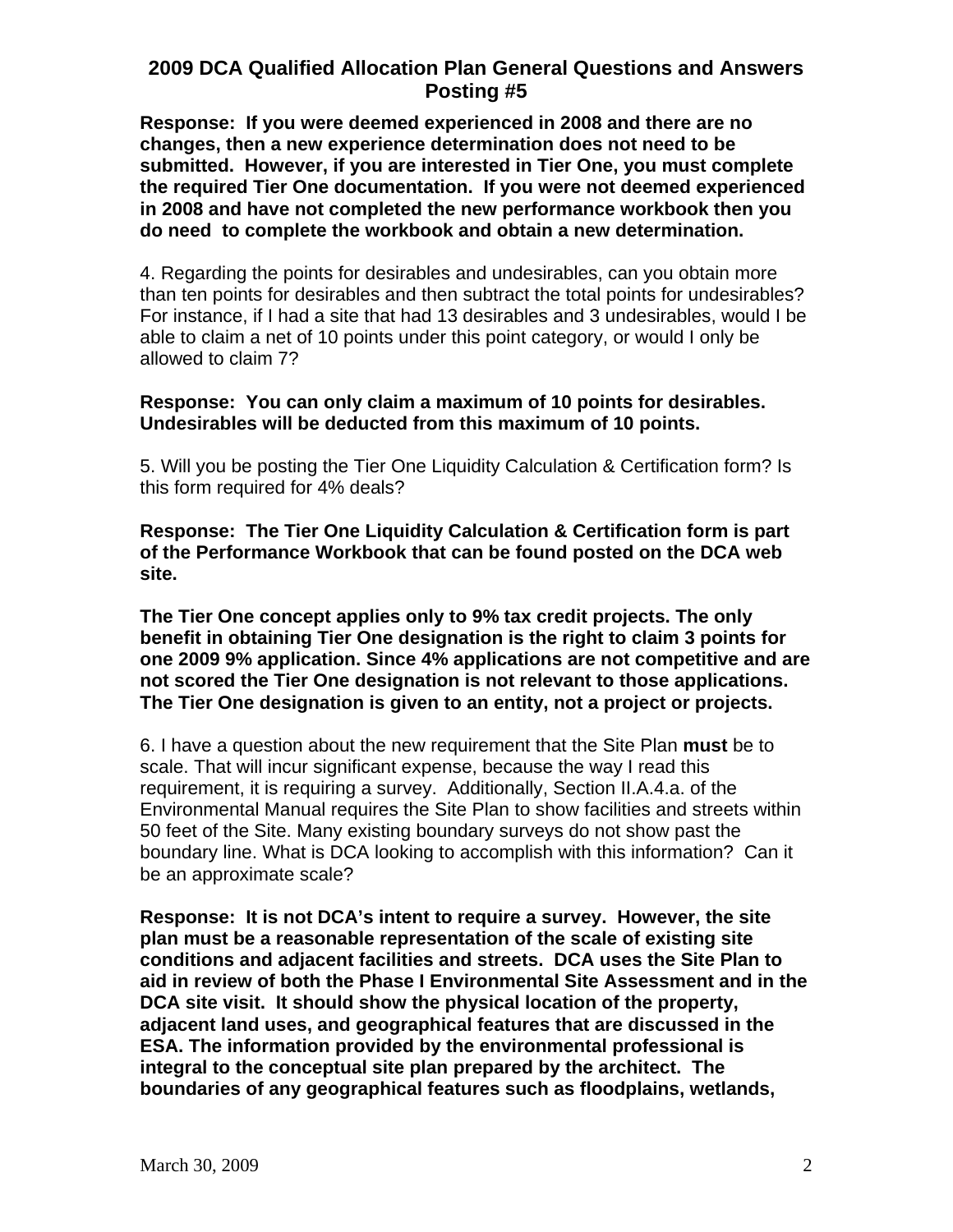#### **and state waters must be discernable in relation to the project development boundaries.**

7. Are there any guidelines or minimum criteria to meet the minimum requires of item 5a on Exhibit A to Appendix I? Would you accept vinyl siding, wood doors, plumbing fixtures, hot water heaters, etc?

**Response: Item 5a on Exhibit A to Appendix I reads "Pre Construction: Posted and enforced job site waste management plan--recycle 75% of 3 materials; provide DCA with management plan with Step II documents."** 

**You can find further guidance on this item in the EarthCraft House Guidelines page 35 under the heading "recycle construction waste" available online at [http://www.earthcrafthouse.com/documents/ech\\_tech](http://www.earthcrafthouse.com/documents/ech_tech-guidelines-complete.pdf)[guidelines-complete.pdf](http://www.earthcrafthouse.com/documents/ech_tech-guidelines-complete.pdf). Typical materials for this option include: wood, shingles, drywall, cardboard, metal, plastics. Other materials may be considered but must be detailed in the plan that you submit (referenced in 5a). Please also reference the NAHB Research Center [\(www.nahbrc.org](http://www.nahbrc.org/)) publication entitled "Residential Construction Waste Management: A Builder's Field Guide."** 

8. I have a few more questions. This time about the Tier 1 Real Estate Schedule:

a) Please clarify the information required in the column called "GP % of Sale/Refi".

b) Please confirm that all lenders, not just the first mortgage holder, are required to be listed in the column "Permanent Lenders in Order of Priority". If subordinate loans do not require hard payments, must they be listed?

c) In the instructions it says that for properties with one full year of stabilized operations to use the most recent audited numbers, but unaudited numbers can be used for properties without an audit. Can unaudited numbers be used for properties that receive audited financial statements, but do not yet have the completed 2008 statement?

d) Are completed/converted properties the only properties that are not required to list TDC and Hard Cost to Complete?

## **Response:**

**a) The "GP % of Sales/Refi" refers to the percent of sales proceeds and/or refinancing proceeds that the general partner will receive in the event the subject property is sold or refinanced. This is typically found in the Limited Partnership Agreement if the owner is a limited partnership or the Operating Agreement if the owner is an LLC.**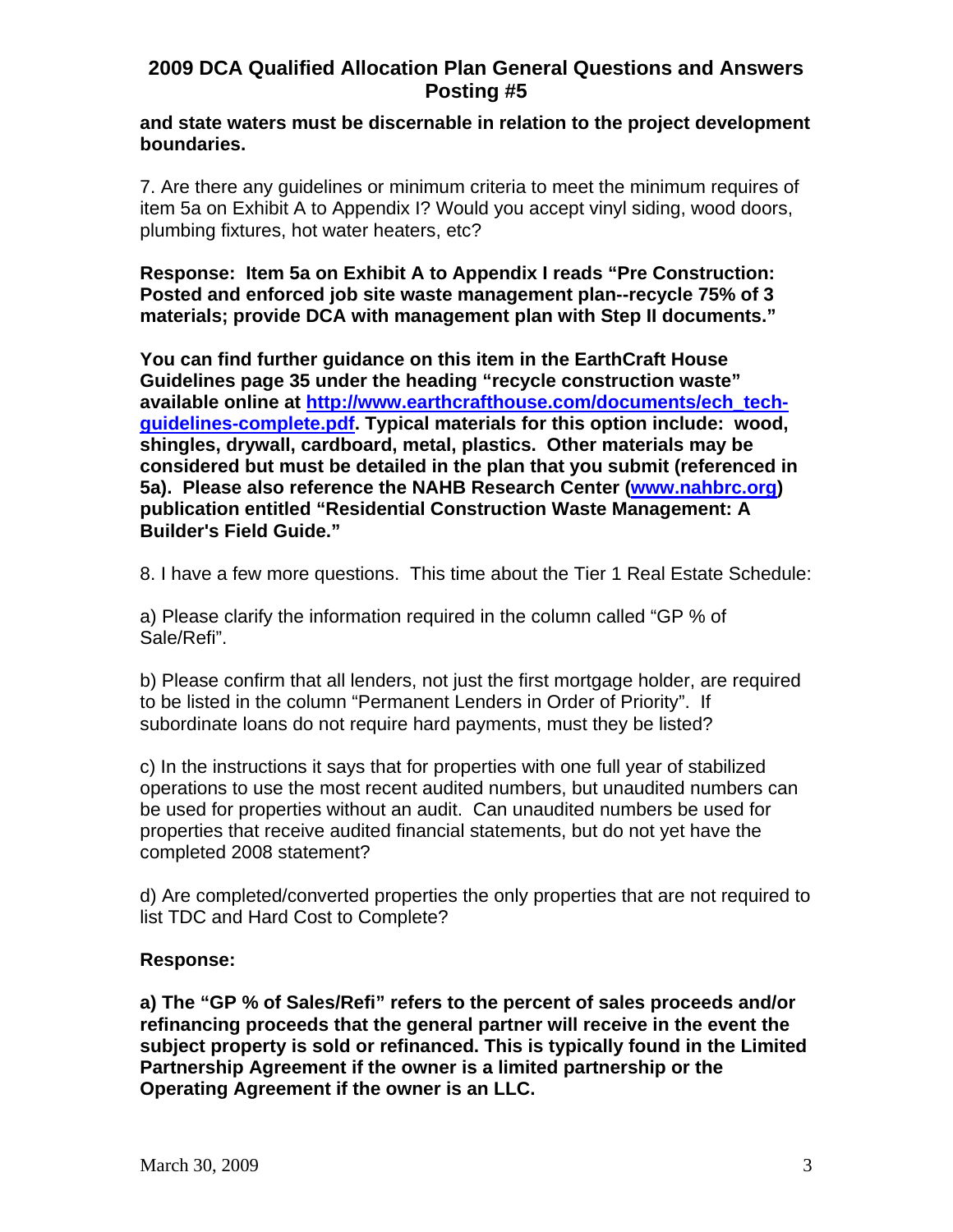**b) All lenders/debt should be disclosed. If there are multiple lenders, show the senior lender first and junior lenders on rows below the senior lender. All loans should be disclosed, even if soft debt paid out of cash flow and/or on an accrual basis. All mortgage debt encumbering a property must be disclosed. If an explanation is required for soft/cash flow/accrual debt you may attach an explanation and/or a copy of the note. When in doubt disclose in detail as DCA will have limited time for due diligence.** 

**c) Yes. If the property has only one calendar year of stabilized operations and the audit report has not been completed, an unaudited financial statement will be accepted. However, if the audit report is close to completion and a preliminary copy is available, it should be submitted along with the unaudited. Obviously, DCA will place greater weight on audited financial information than on unaudited financial information.** 

**d) Yes with the following caveats. If a project has been substantially completed and/or converted, but still has hard cost to be disbursed (punch list, holdbacks, etc) the unfunded cost should be disclosed. Also, if a completed and converted stabilized property is undergoing material rehabilitation to be funded out of a reserve for replacement, it should also be disclosed with explanation. DCA is basically looking to determine the total amount of undisbursed construction/rehab hard cost across your existing portfolio of projects and those expected to commence in the next 12 months.** 

9. DCA is accepting pre-applications this year for HOME Loan selection and approval to use the State Designated 30% Basis Boost. Per the 2009 QAP, the 30% basis boost will be considered if the project meets one of several criteria, one of which being "DCA HOME projects or small rural projects that can reduce debt to increase the ability to syndicate credits." What if a project needs to request pre-application approval for both an allocation of HOME Funds and the State Designated 30% Basis Boost? Will there be a chance to amend our preapplication submittal if one or the other is not granted, or will this be an "all or nothing" submission where both or neither would be granted?

**Response: Yes an applicant may change an application submitted in the pre-application process that is denied the request. The purpose of the preapplication process is to allow an applicant the opportunity to apply in advance of the funding round, therefore, giving the applicant a competitive advantage in that the application may be changed in the event the application is denied in the pre-application process. With respect to the HOME consent request and the 30% Basis Boost , Applicants that are not awarded a HOME loan consent or the 30% Basis Boost will have the opportunity to restructure their Application and submit on or before the completive round deadline (May 21,2009 at 4:00PM).**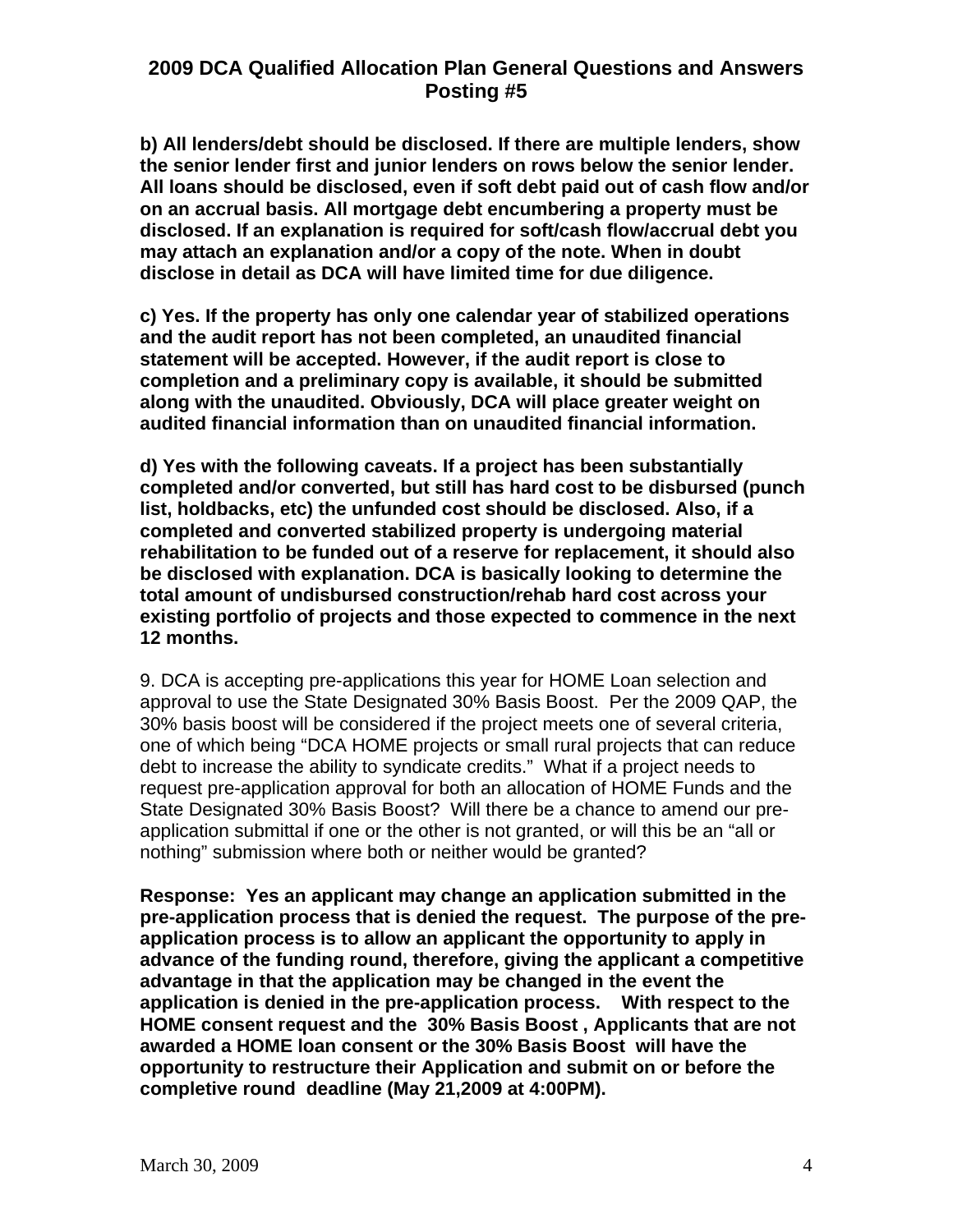10. I recently attended a workshop put on by the Federal Home Loan Bank about the AHP program. Now that FHLB have gone to one offering per year, the AHP applications are not accepted until 2nd quarter and awards will not be announced until December. Therefore, the AHP timeline does not synch with the DCA tax credit award timeline. If an applicant obtains a commitment from a local government for \$500,000 in CDBG funds and submits that with the tax credit application, but then also submits an AHP application for \$500,000, could the AHP funds, if awarded, be substituted in place of the CDBG funds prior to closing the project? Both are worth 1 point. If the AHP funds are not awarded, the local government would still be committed to keeping the CDBG funds in the deal.

**Response: DCA will require the applicant to maintain the CDBG funds even if AHP funding is awarded at a later date, as the CDBG funds provide one of the most favorable financing a project could receive. The AHP funds, if awarded, can be used to replace other funding in the project. The Applicant will need to submit a revised pro forma showing all sources of funding and DCA will determine whether any modifications will need to be made to the resources allocated to the project.** 

11. We are interested in submitting a LIHTC development opportunity in 2009 for a site. I had an opportunity to review the QAP and noticed something relative to tiered developers? Was there a submission that we missed? Ohio has a capability submission where they rank the developer based upon experience, financials, etc.

**Response: Please refer to (1) the 2009 Qualified Allocation Plan , Appendix I, Section 19, (2) the Performance Workbook and (2) the Application Workshop Power Point presentation, all of which have been posted on the DSC web site.** 

**(http://www/housing/HousingDevelopment/programs/QAP2009docs.asp).** 

12. Master Planned Community is included in the listing of Waivers and Pre-Approvals that may be submitted prior to the Application found on page 36 of 57 of the QAP Core Plan. On page 15 of 26 of the Scoring Criteria, there is no mention of pre-approval being necessary to receive points under VII. A. Phased Developments. Neither Master Planned Communities nor Phased Projects are listed on the Pre-Approval/Waiver Submission Form. Can you confirm that it is not necessary to request Pre-Approval for Phased Projects and that the documentation, including a Master Plan, evidence of site control and the overall project concept are not required until Application Submission?

**Response: Master Planned Communities may be submitted to DCA for preapproval but are not required to be preapproved. The documentation can be submitted in the Application. Please note that if you do not receive preapplication approval and insufficient information is provided in the**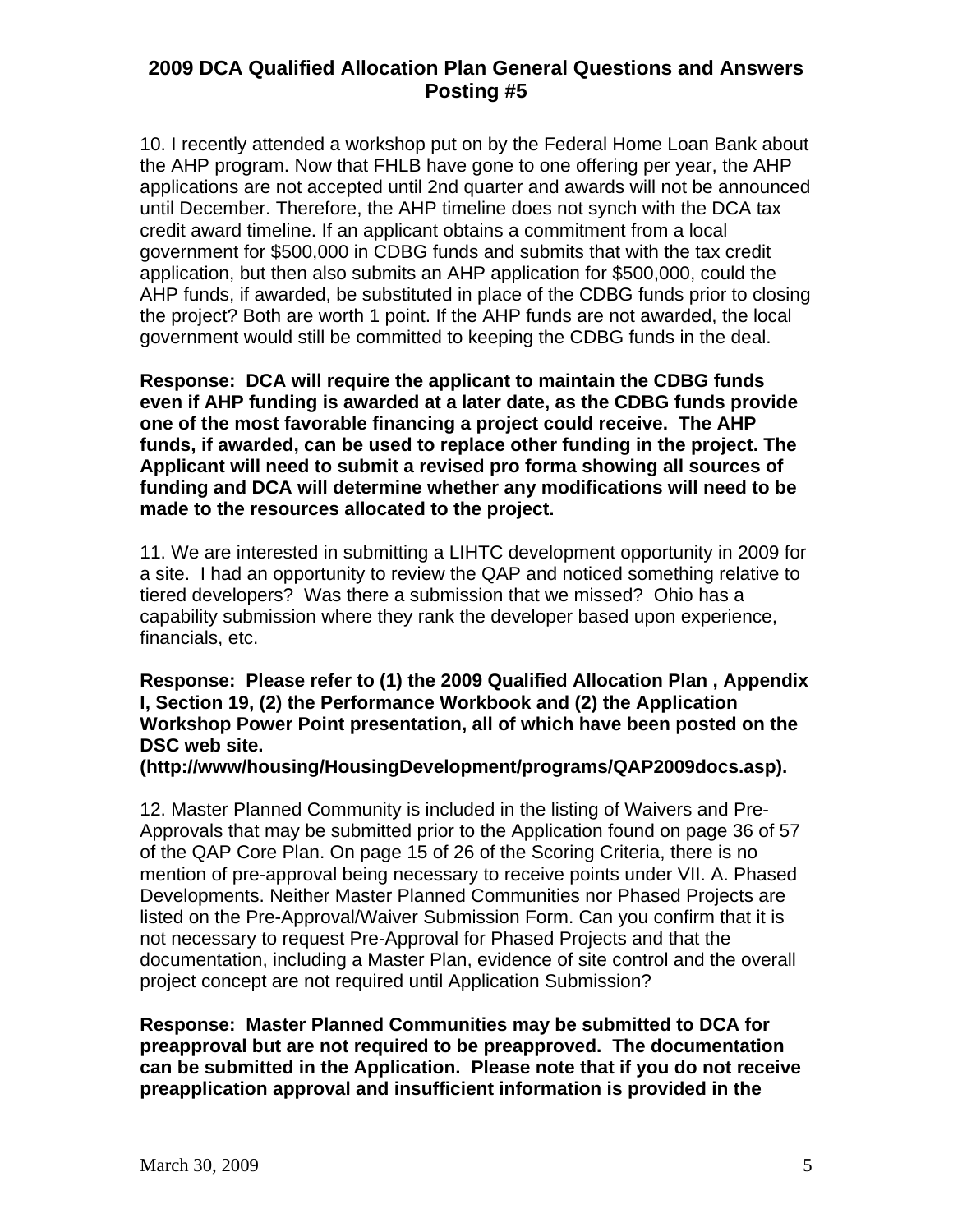**application, you are not allowed to supplement and will not receive points. DCA recommends that you take advantage of preapprovals whenever possible in order to ensure that you receive all points that are applicable to your projects.** 

13. Regarding the Performance Workbook and completion of the Owner Performance Questionnaire. If there are more than two principals for the ownership entity, should each principal complete a questionnaire or is only one needed? If two questionnaires are needed, there is only one tab in the Workbook.

### **Response: Each principal should complete a questionnaire. The workbook can be customized, allowing you to create a second Owner Questionnaire within the workbook. Thus, all of the principals' information would be included in the electronic version of the workbook.**

14. For Tier One, if the Applicant and each principal complete individual Performance Workbooks how should the electronic copies be labeled. The instructions indicate "2000-XXX – Project Name' Performance Workbook. How do you want the 3 workbooks labeled to identify them? In addition, we have multiple projects for which we will be using our Performance Workbook, how should the electronic labeling be formatted?

# **Response:**

**"2009-XXX – Project Name PW for <<Applicant/Principal Name>>"** 

**One Pre-application binder should be submitted for each project for which**  *project specific waivers and project specific approval***s are being requested. When the binder(s) are submitted on or before April 16, 2009 the Applicant will be provided a Pre-application project number. This Preapplication number should be prominently displayed on the lower edge of the spine of the Application binder being submitted on or before May 21, 2009. If project specific waivers and approvals are contained in a Preapplication binder separate from that Pre-application binder containing the Performance Workbook for the associated team members, then the Application binder will require two Pre-application numbers to be prominently displayed on the lower edge the spine of the Application binder. All Pre-application project numbers that apply to a single project Application should be prominently displayed on the lower edge of the spine of the Application binder submitted in May.** 

15. If a wetlands or floodplain 8-step process was completed within the last one to two years and an evaluation is done to determine that no changes have occurred to either the wetlands/floodplain maps, site conditions, proposed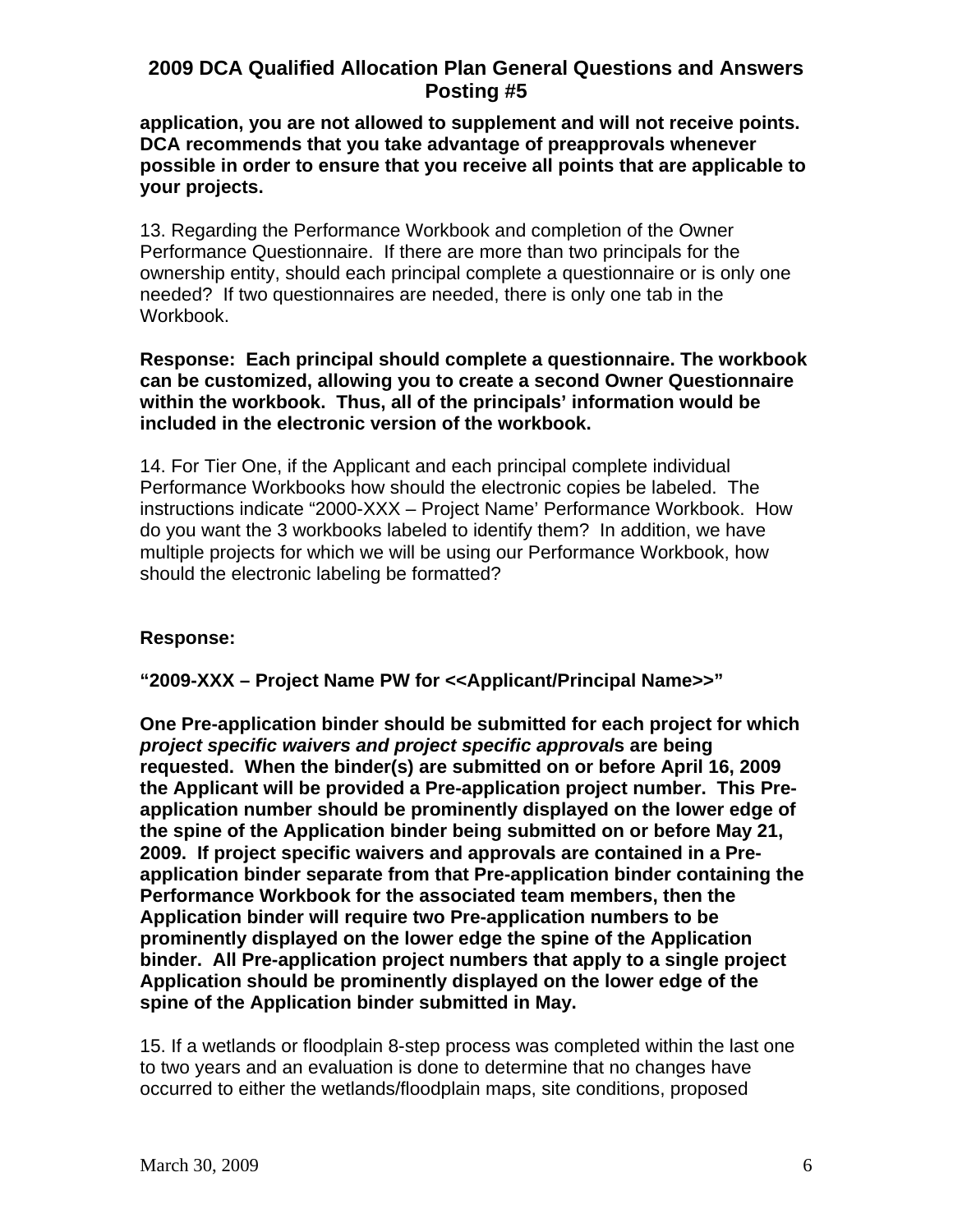building locations, etc, is it necessary to repeat the 8-step process for the 2009 application?

# **Yes.**

16. The response to Question #6 in the QAP General Questions and Answers Posting #3 misses the procedural issues that the question was trying to raise regarding properties located within National Register of Historic Places ("NRHP") listed Historic Districts.

The response states that "The required documentation to receive three (3) points is the National Register of Historic Places (NRHS/NPS) listing for the project site." We are advised that buildings located within NRHP listed Historic Districts are not individually listed on the NRHP and are instead designated as being Contributing Resource to the Historic District and that being so designated is the equivalent to being listed on the NRHP. You will not find any individual buildings or sites located in an NRHP listed Historic District listed on the NRHP because procedurally buildings located within a Historic District are not individually listed.

Procedurally for a NRHP listed Historic District, the boundaries of the Historic District are identified and listed on the NRHP and individual structures are designated as Contributing Resources to the significance of the Historic District. This is the equivalent to being on the NRHP and should earn the three points. Please explain DCA's rationale for awarding three points to buildings on the NRHP but not to a Contributing Resource located within a NRHP listed Historic District. As per the QAP, regardless of the nature of the label used to identify a historically significant resource, the renovation of the structure must be completed in compliance with the requirements of SHPO to successfully complete the project in compliance with the DCA approved tax credit allocation.

## **Response: After evaluating this again, DCA is in agreement with your approach. The three points will be awarded if the materials mentioned above are included in the application.**

17. If you have a development entity and a general partner entity that have a common individual principal, and you will submit for experience but also want to apply for the Tier One Entity, which entity or principal do you submit under? I am asking because the QAP states that the Tier One designation requires that the Entity (or its principal) meet the following: Successful ownership and development of 400 units in 4 projects or 600 units in 6 projects. Does this mean because the principal has both the ownership and development through them, that the principal will qualify?

# **Response: If the individual principal is a 100% owner of both the development entity and the general partner, and the individual principal**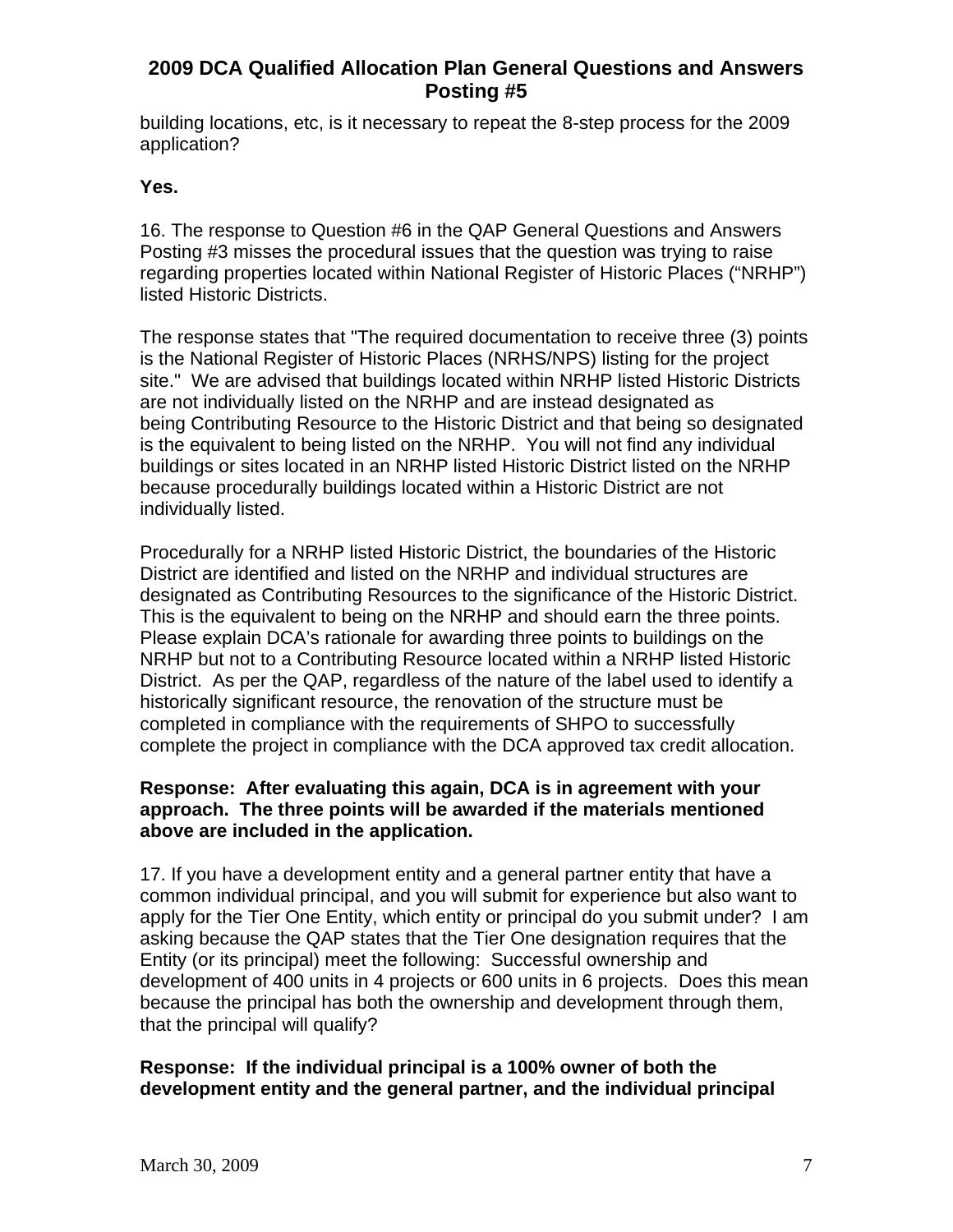**has met the "successfully developed and owned" requirement through these entitles or other entities, the individual principal would be the logical Tier One Applicant. If the individual principal is not the 100% owner of both the development entity and the general partner, the other owners must also receive Tier One designation due to the requirement that a Tier One entity, or entities, must own 100% of the development entity and the general partner. If a single individual, or a group of individually, wholly own a develop company which in turn will be , or will own, 100% of the development entity and general partner for a specific project, and the development company meets the requisite tests for Tier One designation, the development company might be the Tier One Applicant; however, all of the individuals must submit the Performance Workbook and submit the required Tier One information** 

18. For a HOME loan, what interest rate should be used if a project is located in a QCT in a rural area?

**Response: HERA virtually redefined the definition of federal subsidy as it relates interest rates. Thus Section 7.2 of the QAP (Policies) specifically Loan Terms indicates the HOME loan terms. A rural project located in a QCT may utilize the interest rate prescribed in this section. For reference the interest rate on loans to finance projects located in areas designated as Rural pursuant to the definition defined in the QAP should be no less than 1% in years 1 through 7 and can be less than 1% in years 8 through maturity (in no case may the interest rate fall below .50%). In years 16 through maturity the interest rate may not fall below .25%. The construction period interest rate is 0%. Please note that DCA reserves the right to adjust interest rate based on the economics of the transaction.** 

19. Housing for seniors (62+) is exempt from the HUD requirements regarding lead-based paint. Does DCA also honor that exemption on buildings built before 1978, that house only seniors? Or would a Lead-Based Paint Inspection be required with the Phase I ESA?

## **Response: Lead-based paint inspections are required on all properties built before 1978, regardless of tenancy.**

20. I am considering two projects in the same market area with the same tenancy in the upcoming round. There is a very strong market demand in the area. There is also a long waiting list at the one existing senior project in the area. The QAP seems to discourage submitting two projects in the same market. Is this an absolute bar?

**Response: No. The QAP in the market study section states that DCA will "generally" not select such projects. However, this is not an absolute bar. DCA will look at these projects very closely to determine whether there will**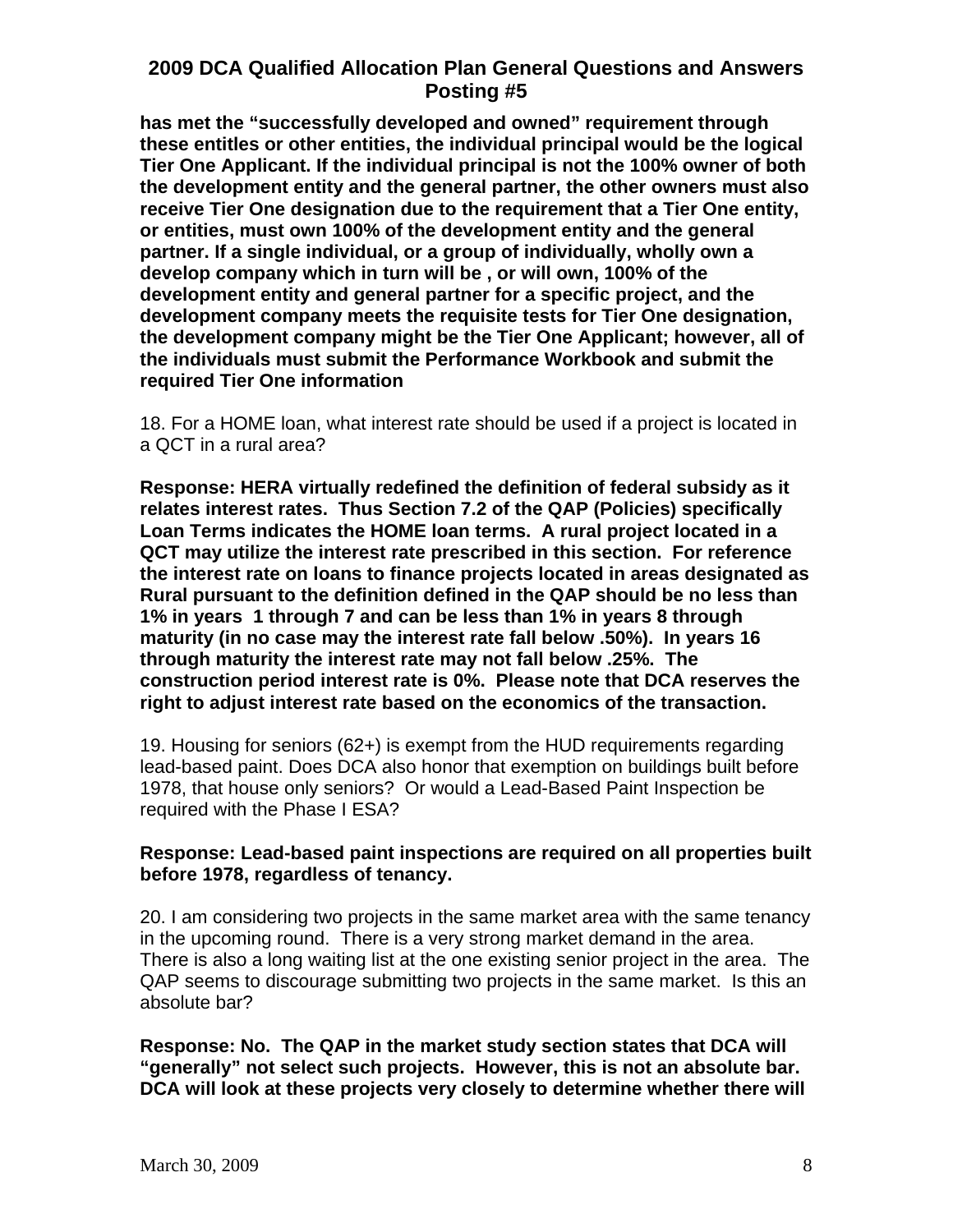**be any negative impacts on existing projects or on the lease up of each project if two are allocated. A very strong market study along with a more detailed analysis of any existing affordable housing in the area will be helpful in this area. If there are other extenuating reasons why both projects can be selected with no adverse market impact, DCA would also encourage you to submit that information. DCA may also determine that multiple projects in the same market area does not constitute a good allocation of resources over differing geographic areas for policy reasons. If this is a phased project, only one of the phases in the same round would be eligible for phased project points. While submitting two projects may put one at a disadvantage in terms of selection, it is not prohibited. DCA reserves the right to determine that the phases will not benefit the market or geographic distribution of resources.** 

21. DCA has established a minimum effective-gross-income-to-operating-cost ratio of 1.05 when analyzing the feasibility of non-debt deals. Has an upper limit been contemplated or established?

**Response: No. DCA will closely scrutinize any non-debt deals to make sure that such projects/owners are not over-subsidized. Such analysis will be made on a case by case basis – we will examine, among other things, the ratio, cash flows and other benefits.**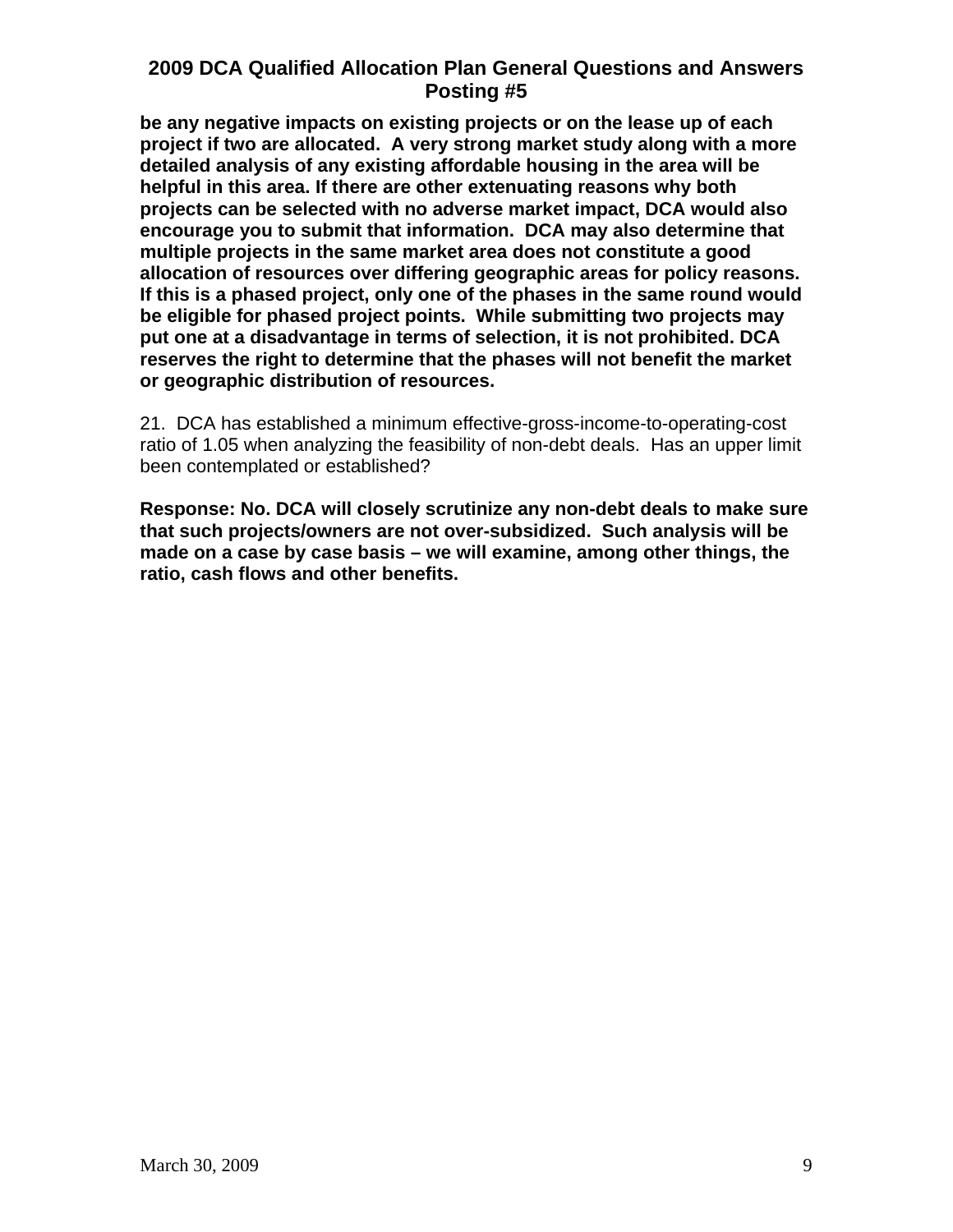1. I am looking for the weekly update as shown in the workbook instructions (see below):

A weekly update that will include a list of applicants and the agencies that have returned the form will be posted on the DCA site. It is the applicant's responsibility to monitor this list and to make sure all forms are received by DCA no later than April 16, 2009. A Pre-Application Compliance Score will not be issued until all forms are returned to DCA.

# **Response: This weekly update will not start until after the pre-application period starts (April 16th).**

2. If we have a site located within a  $\frac{1}{4}$  mile of the beltline project here in Atlanta can we receive the points for community transportation?

**Response: DCA does not typically answer scoring questions in Q&A. However, the scoring criterion to which your question refers requires that projects be located within ¼ mile walking distance of an operating rapid rail transit station along paved roads, sidewalks, established pedestrian walkways or bike trails.** 

3. My question relates to sampling for lead in drinking water as required by the DCA Environmental Manual. Page 26 of the manual (attached) indicates that sampling should be conducted in accordance with the EPA publication *Lead in Drinking Water in Schools and Non-Residential Buildings* ([http://www.epa.gov/dclead/leadinschools.pdf\)](http://www.epa.gov/dclead/leadinschools.pdf). Page 29 of the EPA document indicates that follow-up testing is required if test results reveal lead concentrations greater than 20 parts per billion (ppb). I am wondering if 20 ppb is also the standard that DCA applies to lead in drinking water samples. If sample results indicate detections at concentrations below 20 ppb is any follow up testing and/or remediation required?

**Response: The 2009 Environmental Manual stipulates that if the buildings are more than 25 years old (built prior to 1984), the plumbing systems must be tested for lead in drinking water in accordance with the EPA publication Lead in Drinking Water in Schools and Non-Residential Buildings, regardless of the results of the review or visual assessment. While EPA may not require follow up testing or remediation for samples that are less than 20 ppb, DCA's requirements are more stringent and states: If lead is detected in the drinking water, remediation is required in accordance with all applicable federal, state and local laws and regulations or if all the plumbing is removed and replaced with pipes in accordance with Section 1417(e) of the Safe Drinking Water Act, then lead testing is not required (please refer to the 2009 Environmental Manual, Section 10 (a)(b).)**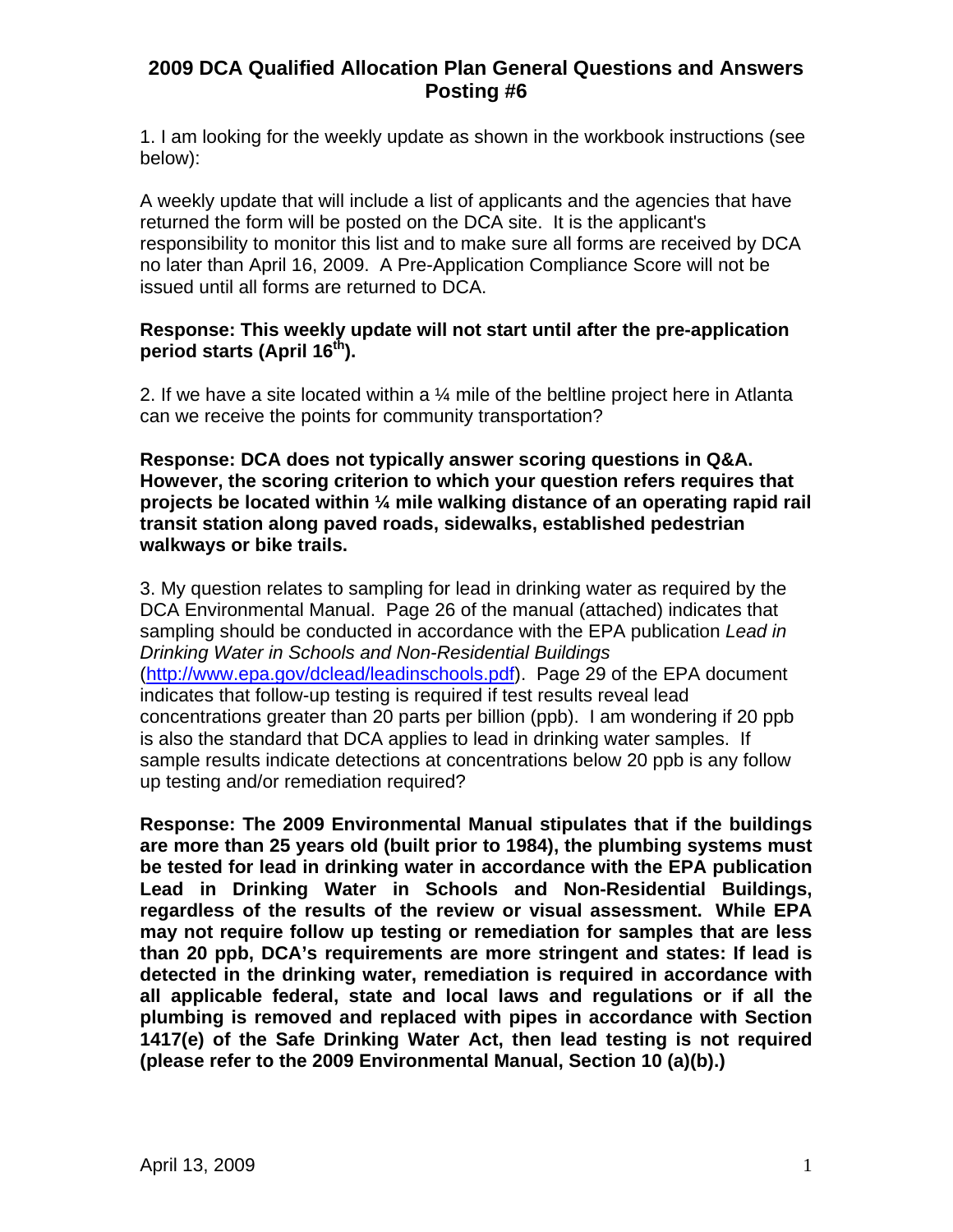4. The Tier One Entity requirements include a requirement to submit current financials. For individuals, the requirement is that they be dated within 30 days of the submission date. For corporations, they must be from the month immediately preceding the submission date. With the Tier One documentation due on April 16, it will be difficult to get March financials closed out in time to submit with the applications. Will February financials suffice for both personal financial statements and corporate year-to-date financials?

**Response: For pre-application we will accept corporate financial statements as of the end of February in lieu of the end of March considering the relatively tight time frame. However, we would expect it updated with March statements within 30 days of submitting the preapplication. With respect to personal financial statements, we will not accept statements dated any later than 30 days from the date of submission.** 

5. Last year our environmental consultant was given a waiver or exception of the insurance requirement. Their firm does other work for the State which requires them to carry a \$4M policy for the underground storage tank inspection program leaving only \$1M coverage for the Phase 1 Report. Does our environmental consultant need a new waiver of the insurance requirement for this year's update?

#### **Response: Yes, the firm must request a new waiver consisting of a letter explaining the request and a copy of the insurance certificate.**

6. We have a project that we are submitting this year in the 2009 9% round. We will be seeking a LEED silver designation on this site. My question is on the April 16th submission what exactly do we need to submit to receive the 20 dev for highly sustainable projects? Is it just a narrative or do you need more information that that.

**Response: To be eligible for up to a 20% developer fee, the pre-application submission must include all documentation that supports the claim of a high degree of sustainability. This might include but are not limited to:** 

- **memorandum of participation or proof of acceptance into a green communities program**
- **a program orientation and recommendations related to a green communities program**
- **draft scoring worksheets pertaining to a green building program**
- **specifications, schematic drawings for proposed advanced and creative green building technologies such as solar hot water heater, solar electric panels, green roofs, etc.**
- **a conceptual site development plan**
- **narrative that includes specific explanations of the sustainable features**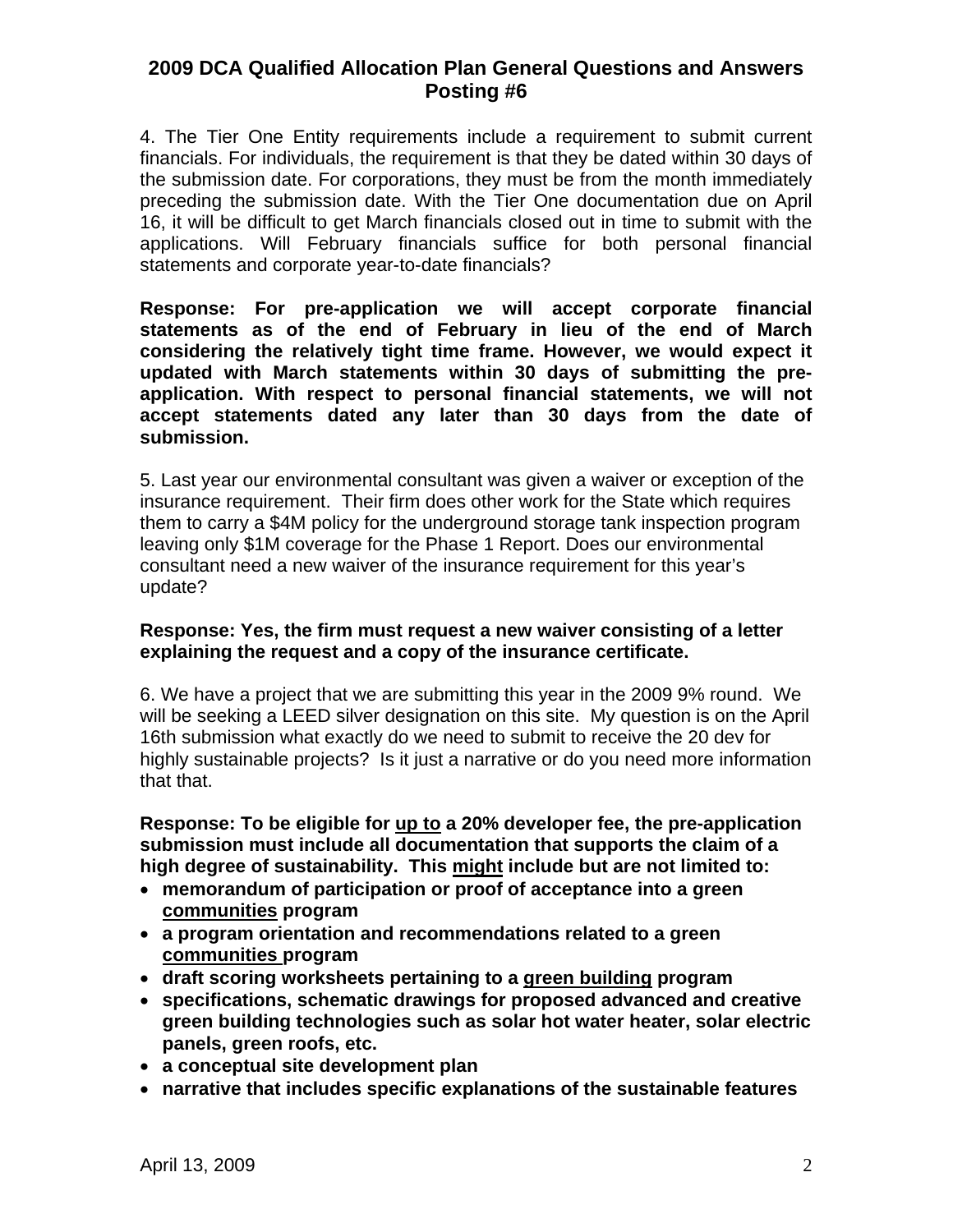• **detailed hard and soft costs that are projected will be incurred in order to implement the stated high degree of sustainability** 

**Accurate cost documentation is crucial for DCA to determine the amount of boost or developer fee that will be awarded. At pre-application, projects that are determined to have a high degree of sustainability will become eligible for the financial incentives (up to a 30% boost or up to a 20% developer fee) and a preliminary determination of the amount of the incentive will be made based on the cost information submitted. All determinations will be subject to review and adjustment upon receipt of the Application on May 21.** 

7. Threshold and the Performance Workbook indicate that we must provide written authorization in the DCA prescribed format to allow DCA to obtain credit reports, there is not a DCA form on the workbook or on the website, do we just need to create our own form and not use a DCA form?

### **Response: The required credit form will be posted to the DCA website next week.**

8. Can you please confirm that an Environmental Phase I report, Market Study, and Site and Neighborhood Standards are not required for the HOME Consent Pre-Application submission?

# **Response: The Environmental Phase I report, Market Study, and Site and Neighborhood Standards are not required for the HOME Loan Pre-Application.**

9. Does DCA require any documentation for the threshold criteria for Required Services (#3 in Appendix I)? There is no reference to documentation in the application checklist and the QAP appears to only require an identification of the services to be provided in the Threshold tab of the Core Application. Please clarify.

### **Response: An applicant must identify specific services in the Threshold Criteria Tab on the Core Application Form, as required in the QAP. At the time of application submission, no commitment letters for such services need to be included.**

10. Does the payment and performance bond waiver only apply to deals applying for HOME funds? We are applying for acq/rehab credits (not HOME funds) and most of the work can be considered deferred maintenance rather than major construction. Is there a way to waive the payment and performance bonds and letter of credit requirement?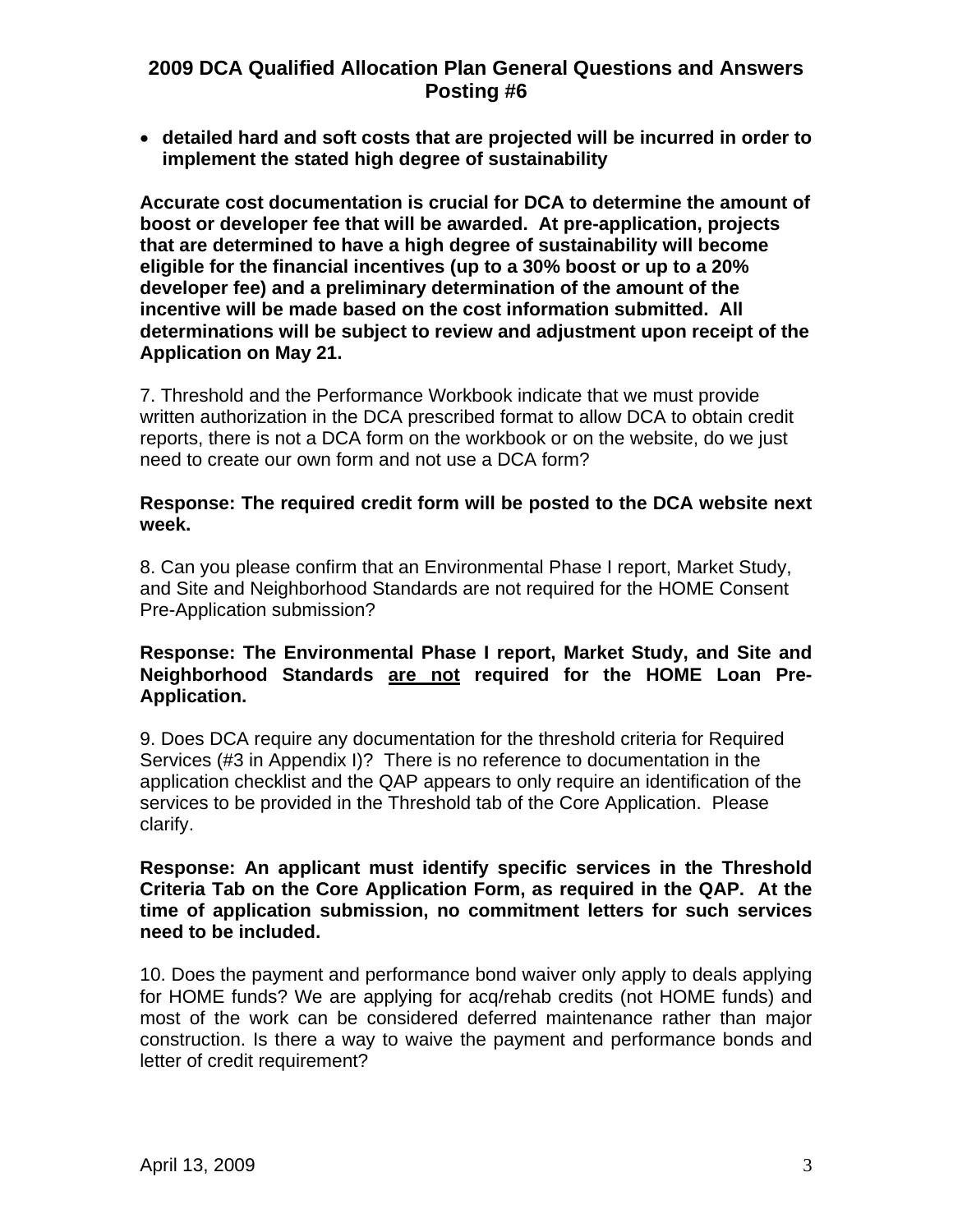**Response: If you are applying for acquisition/rehabilitation credits only then the payment and performance bond waiver will not apply to your application. A Payment and Performance Waiver request can be submitted by April 16, 2009.** 

11. Regarding the Experience criteria in sections 18b and c of the Threshold criteria - please confirm that this experience is not specific to GA ownership and/or developments.

## **Response: Experience is not specific to Georgia ownership and/or development of properties.**

12. We plan to apply for 2, possibly 3 waivers under the Architectural Standards. Would you confirm that we are to include all of our Arch. Stds waivers requests on one form? And that we are to make only one \$1,500 payment for this waiver request? I will follow with some questions related to the QAP, not the pre-app.

### **Response: If the waiver requests are for the one project, they may all be included on one form and are cover under the one-time fee of \$1,500.**

13. Can you confirm whether it is necessary to seek pre-approval from DCA to be certified as a Sustainable Community or do we just need to submit the executed EarthCraft Communities Memorandum of Participation and draft scoring sheet at Final Application?

**Response: You do not need to seek pre-approval from DCA to be certified as a Sustainable Community. DCA will not perform its own feasibility analysis. However, in order to be eligible for points, you must provide proper documentation to DCA that a recognized third-party certification program (LEED ND or EarthCraft Communities) has reviewed your project concept and determined that is has a high probability of completing the path to the certification. This is evidenced by the EarthCraft Communities Memorandum of Participation or an acceptance letter from LEED ND Pilot Program.** 

14. The Amenities Guidebook does not include "Complete built-in fire sprinkler system in every unit and the community building, including an exterior audio and visual alarm system" under the list of Optional Amenities, but it is included in Section 12.B. Additional Site Amenities in Appendix I of the QAP. Can you confirm whether fire sprinkler systems are still eligible to count towards the site amenities?

**Response: Fire sprinkler systems are eligible to count towards the site amenities. This was not included in the Guidebook since these systems are generally governed by Georgia building codes.**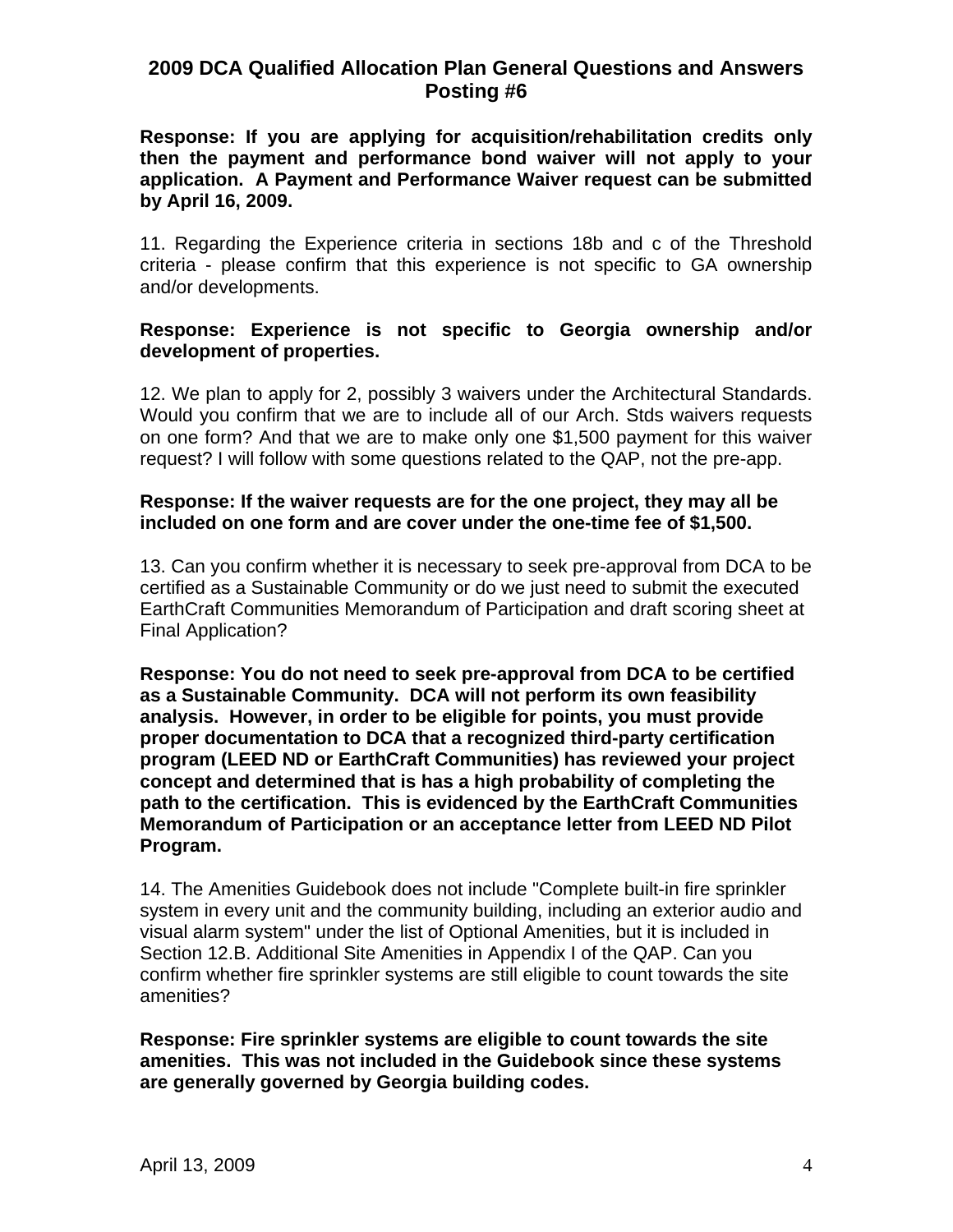15. We would like some guidance on the Rent-Up Reserve Requirement. The QAP states that a reasonable rent-up reserve is required for all projects based on the estimated projected lease up deficit. Absent information to the contrary, DCA will assume that three months of projected operating expenses constitutes a reasonable reserve.

With respect to rehabilitation projects for stabilized properties, where there is the expectation of minimal tenant disruption, there would be no lease up deficit. Additionally, we have allocated \$500 per unit for Relocation Expenses. Also, the rent increases, post rehab, would be modest and would not be expected to adversely affect the occupancy of the properties.

Therefore, as there is no projected lease up deficit, would DCA consider a waiver of the rent up reserve requirement? And, what information would you require (with such a waiver request) to satisfy the term "information to the contrary" as stated above where you would not default to three months of projected operating expenses? If our information to the contrary supports no rent-up reserve it would be logical for DCA to not require one.

Additionally, there will be three 9% applications for which we are seeking this guidance, one of which will be seeking HOME funds (if this has any impact on the guidance).

Your feedback is most appreciated in the matter.

**Response: The QAP requires every applicant's budget to contain a reasonable rent up reserve based on the estimated projected lease up deficit. However, it is up to the developer to determine the appropriate amount. An occupied rehab property should budget for lease up expenses. The fact that a project is stabilized prior to rehabilitation is not a guarantee that it will remain leased at that level post rehabilitation. Applicants should account for a rent up reserve based on their estimate of what is needed. To assume a rent up reserve is not needed simply because a property is stabilized is not acceptable and DCA would not consider a waiver of our policy simply because a property is stabilized prior to beginning rehabilitation. All applicants are expected to budget for future unexpected lease up issues regardless of the occupancy level prior to beginning rehabilitation.** 

16. Per the QAP, applicants are able to submit pre-approval requests to DCA allowing them to realize the State-Designated 30% Basis Boost. Can someone explain what form or documents are required for this pre-application submittal? We assume it's a detail of Sources & Uses, and a narrative explaining the rationale behind the request at a minimum. Anything else? We can't seem to find on the website or in the QAP an explanation of what's required.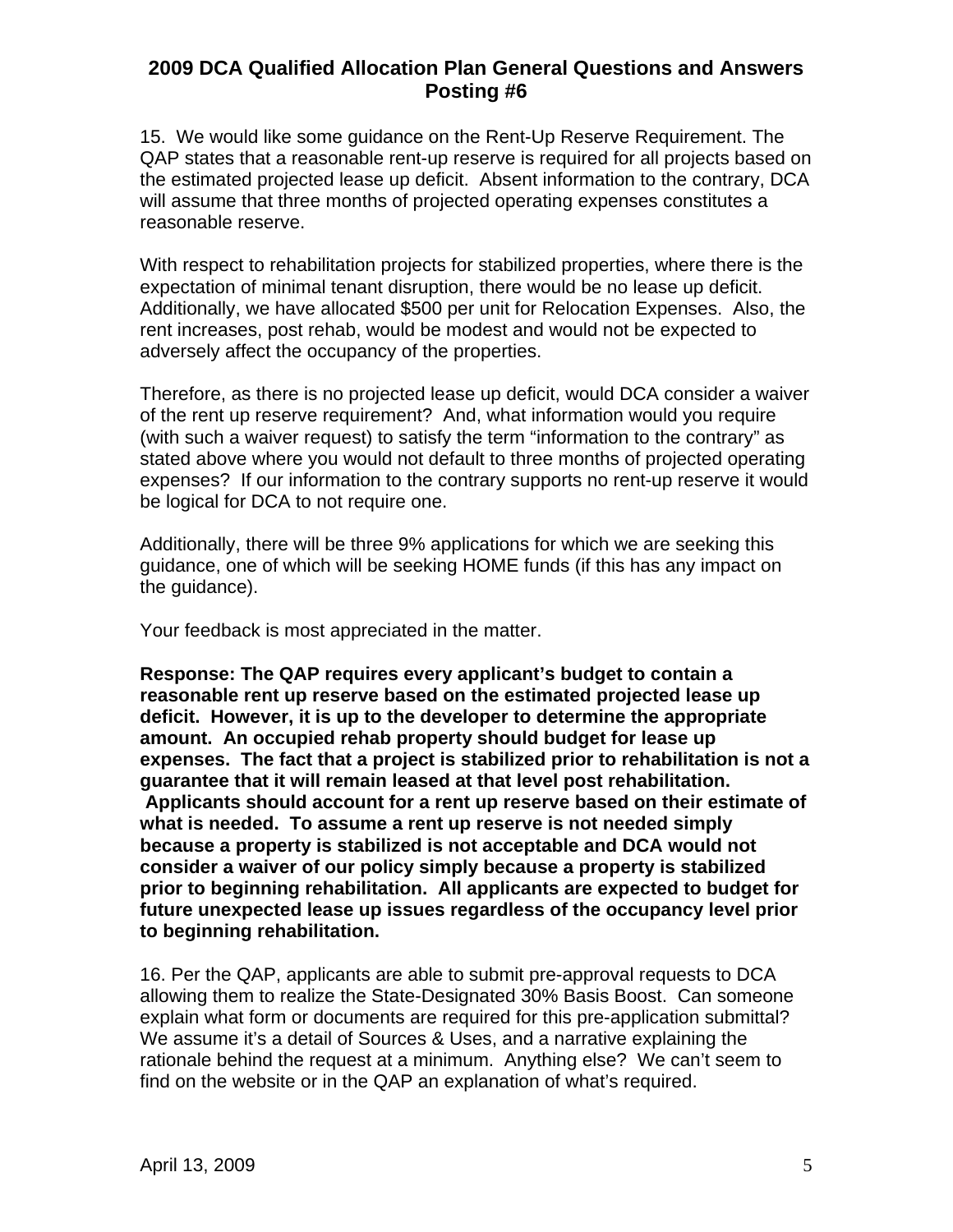**Response: The State designated boost is discussed in the QAP Core at Section 5- Financing Resources E (pages 14 &15 of 57). The QAP does not specify a particular form for use however; a narrative and supportive documents must be submitted to meet the requirements in the QAP.**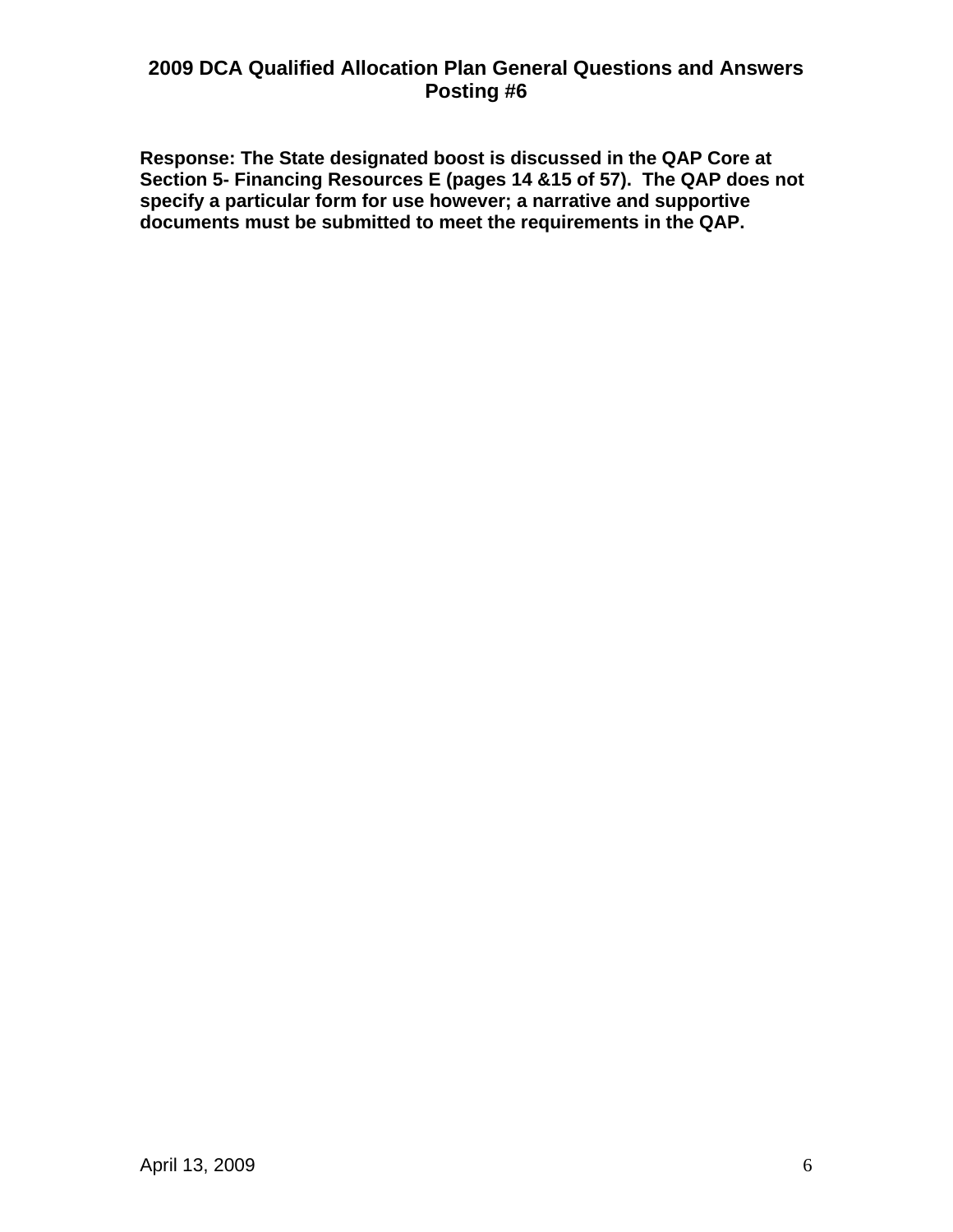1. Tab 36 of the application checklist requests a "Letter from elected official in the DCA format". I cannot find the form in the 2009 forms on the web. Is the 2008 form acceptable or do you plan to add the form to the 2009 list of forms?

## **Response: There is no DCA form. The required format is outlined on page 18 of 26 in the Scoring section.**

2. According to the 2009 QAP, 2 points are awarded for a "Proposed Development site within the boundaries of a Local Government in which a 9% Credit, 4% Credit and/or HOME project has not been awarded within the last three (3) DCA funding cycles." We currently have a site located in East Point, GA. A deal has not been awarded there since 2006. Since this cycle is 4 years removed from that time, are we able to take the 2 points under this section?

## **Response: DCA will not answer questions which relate to the preliminary scoring of an Application**

3. We have a project that we will be submitting for an Earthcraft Multifamily/Renovation designation. Under this designation would we qualify for the 30% boost?

# **Response: See the guidance for sustainability financial incentives posted on the DCA website April 15, 2009:**

**[http://www.dca.state.ga.us/housing/HousingDevelopment/programs/docum](http://www.dca.state.ga.us/housing/HousingDevelopment/programs/documents/GuidanceonFinancialIncentivesforSustainability.pdf) [ents/GuidanceonFinancialIncentivesforSustainability.pdf](http://www.dca.state.ga.us/housing/HousingDevelopment/programs/documents/GuidanceonFinancialIncentivesforSustainability.pdf)**

4. Does the Organizational Chart in the Performance Workbook need to be included in the pre-application submission? We will be submitting several projects and the org chart is very project specific. We do understand that the Organizational Chart will be included in the Performance Workbook submitted with the tax credit application.

### **Response: Yes, the organizational chart should be included at preapplication. All known information at the time of pre-application should be included at pre-application. A final version of the organizational chart should be included in the final application.**

5. If a project will be financed with only tax credits and conventional debt but will include a PBRA contract from a local PHA, is that applicant required to submit the "Additional HOME/HUD Requirements" outlined in Threshold Documentation section under Tab 18 of the DCA checklist?

## **Response:**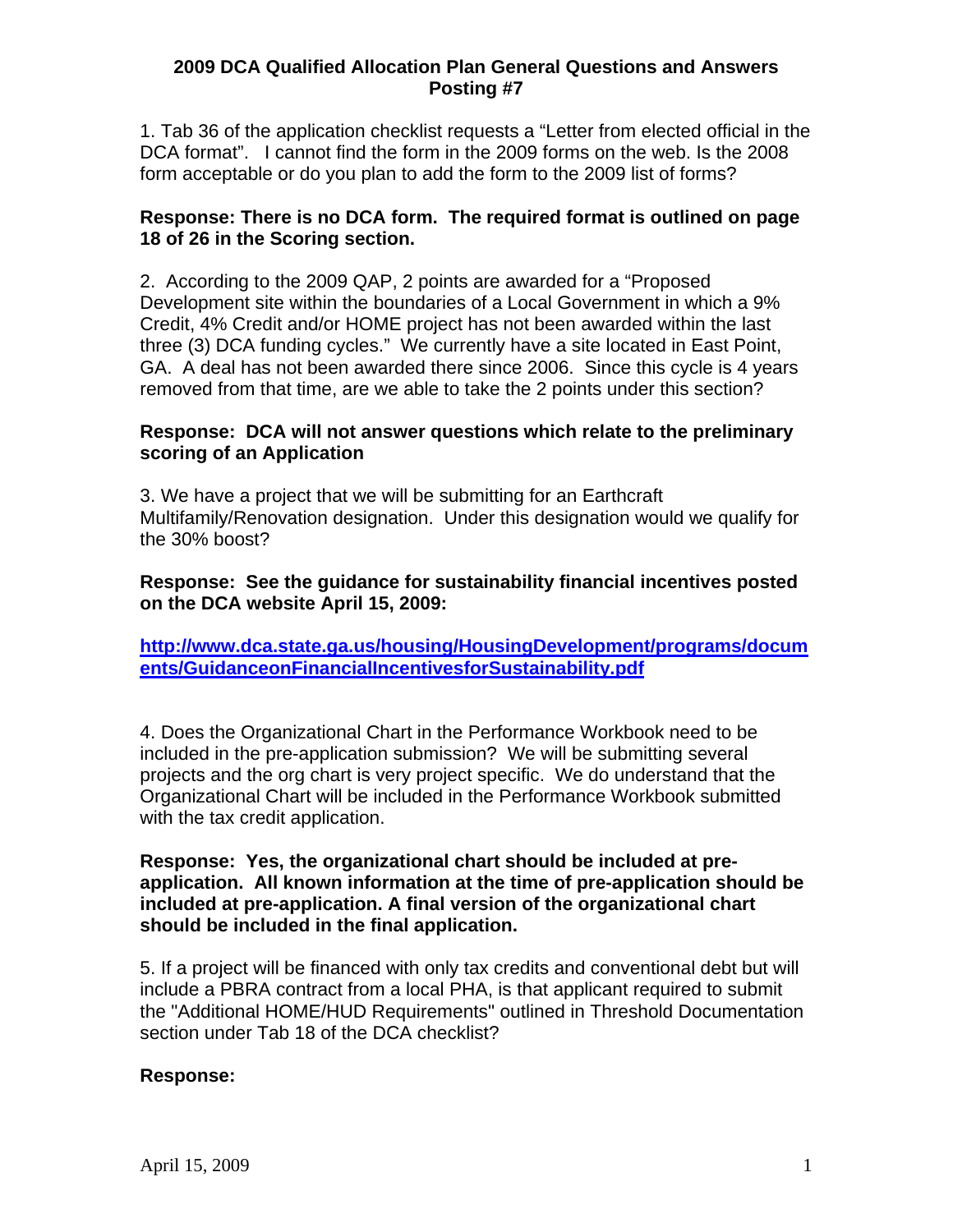Threshold Section 23, Additional HUD Requirements, addresses application documentation requirements for projects that use PBRA. Specifically, it states that Site and Neighborhood Standards (24 CFR 92.202 and 24 CFR 983.6) and Environmental Requirements must be met. Therefore with respect to Tab 18 only Site and Neighborhood Standards documentation and US Census Tract documentation must be submitted in Tab 18. If established agreements with HUD are in place and there are different standards of review for site and neighborhood those established standards must be met. A copy of all documents relating to the different standards of review must be included with the application. For Scattered Site projects, each non-contiguous parcel must meet the aforesaid requirements.

6. Is the DCA Site and Neighborhood Standards Certification Form required for all projects, or only those for which environmental justice may be an issue? How do we obtain this form?

#### **Response:**

**Site and Neighborhood Standards are required for projects that have HUD funding such as HOME, 221 D (3) or (4), HOPE VI, etc. The forms are located on the DCA web site** 

**(http://www.dca.ga.gov/housing/HousingDevelopment/programs/QAP2009d ocs.asp) in the HOME and NSP Forms section.**

7. We've contacted the electric service provider for a proposed project who gave us verbal confirmation of electric availability to our proposed site; however, when we requested a written confirmation of electric availability we were told that they would not provide anything in writing – only a verbal confirmation. A supervisor was consulted who gave us the same information. How can we satisfy the requirement of a written confirmation on company letterhead if the provider refuses to issue the confirmation?

### **Response: DCA requires written confirmation of electric availability at Application Submission. You may want to discuss this issue with your local government to determine if there is another method for verifying electric availability in writing.**

8. Do the Supplemental Tier 1 "Owner Performance" questions pertain only to multifamily real estate developments or to any business venture in which an applicant has participated, directly or indirectly? We would like to apply for the 20% developer fee for sustainable developments. I can't find any clear guidance on what to submit. Are you looking for a sustainable building certification and narrative? I was unable to make the feasibility workshop. Will the presentation slide be posted on DCA's website?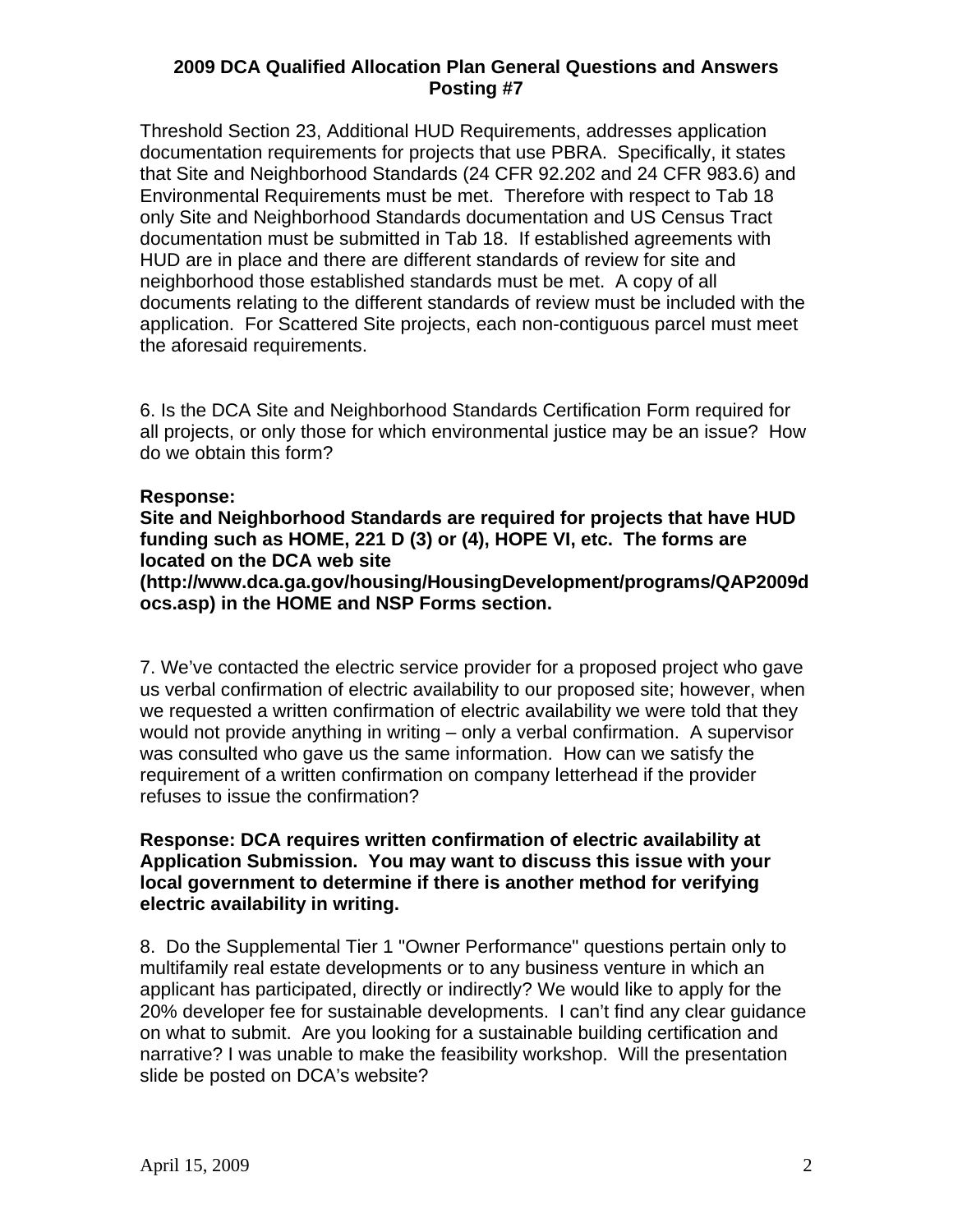**Response: It is unclear what "questions" are referred to relating to Tier one. If the Questioner is referring to the "Tier One Applicant Performance Questionnaire", which is part of the Performance Workbook, the answer is that all questions should be responded to with respect to all "business ventures" of the party completing the questionnaire, not just "multifamily real estate developments"**

**See the guidance for sustainability financial incentives posted on the DCA website April 15, 2009:** 

**[http://www.dca.state.ga.us/housing/HousingDevelopment/programs/docum](http://www.dca.state.ga.us/housing/HousingDevelopment/programs/documents/GuidanceonFinancialIncentivesforSustainability.pdf) [ents/GuidanceonFinancialIncentivesforSustainability.pdf](http://www.dca.state.ga.us/housing/HousingDevelopment/programs/documents/GuidanceonFinancialIncentivesforSustainability.pdf)**

9. We are seeking Tier One pre-approval through one of our principals and will submit all of his information. Do we also need to submit the Tier One Real Estate schedule, liquidity calc-cert, PFS cover and balance sheet for the other principals?

**Response: If the Tier One applicant is an individual, the required information for Tier One determination needs to be submitted only on the individual. However, if the Tier One applicant is not an individual (corporation, LLC, etc.) each principal of the applicant, in addition to the actual applicant, will have to submit the required information. This question appears to involve a development firm which has multiple principals. Keep in mind that in order to claim points for one project, the Tier One entity/person must own 100% of the general partner and the developer. If there are multiple principals and each principal owns a percentage of the general partner and/or the developer and the Tier One entity is one of the principals, the project will not qualify for points as the general partner and/or developer will not be wholly owner by a Tier One entity. The rule to follow is that the general partner and the developer must be wholly owned by one or more Tier One entitles.** 

10. In question number 5 of your Q&A #5, you state that Tier One is not relevant to 4% applications as they are not scored. But it seems as though Tier One is relevant to 4% applications due to language on page 16 of 57 of the QAP CORE.

Here it states that DCA requires that all bond applicants submit those documents set out in the Tier One developer determination in determining whether capacity exists. Could you clarify if all documentation, forms, authorizations, reports, etc.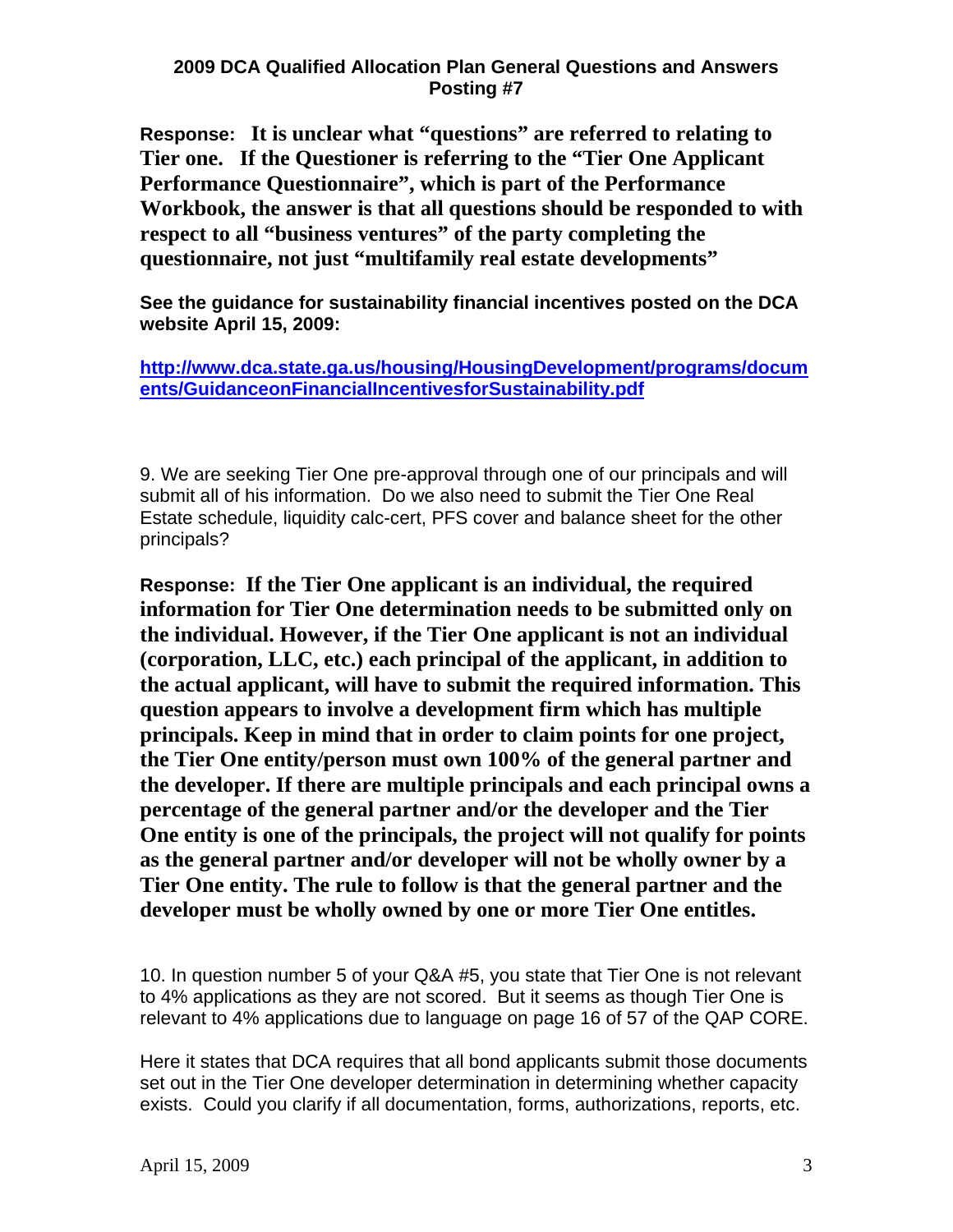listed on page 42 of 49 of Appendix 1 are required when submitting a 4% application?

**Response: Yes, all documentation, forms, authorizations, reports, etc. listed on page 42 of 49 of Appendix 1 are required. In addition, the bond applicant should comply with the supplemental instructions and requirements contained in the Performance Workbook that are applicable to Tier One.** 

11. On March 24<sup>th</sup>, we asked for further clarification about Item #2 under *Non-Profit Entities*, in the Tier One section of the Performance Workbook. We couldn't tell if the unaudited financial statements for fiscal year 2008 pertained to the *Tier One entity* or for *the developments* which we listed in the Real Estate Schedule. The response was that this would be answered in General Q&A posting #6.

However, in the Threshold section (page 41, #10) of the QAP it asks for audited financial statements *for projects* that the entity is utilizing to establish experience.

Our new question is: does DCA want to see financials for *both* the entity and the developments listed in the Real Estate Schedule?

**Response: The requirement contained in Item #2 under Non-Profit Entities for unaudited financial statements for fiscal year 2008 pertains to the Tier One Applicant, which in your case we presume will be the non-profit. The requirement for unaudited financial statements for fiscal 2008 was based on the presumption that audited financial statements would not be completed by the required submission date. If audited financial statements for 2008 are available, they should be submitted in lieu of un-audited statements.** 

**With respect to the Threshold Section (page 43, #10) referred to in your question the requirement for "audited financial statements for projects" refers to the projects that were used to meet the "successful ownership and development" requirement found in Appendix I, page 41 of the QAP and also on page 1 of 2 of the Tier One Applicant Performance Questionnaire, which is part of the Performance workbook. DCA does not expect to receive audited financial statements on projects listed in the Schedule of Real Estate unless used to comply with the "successful ownership and development" requirement.**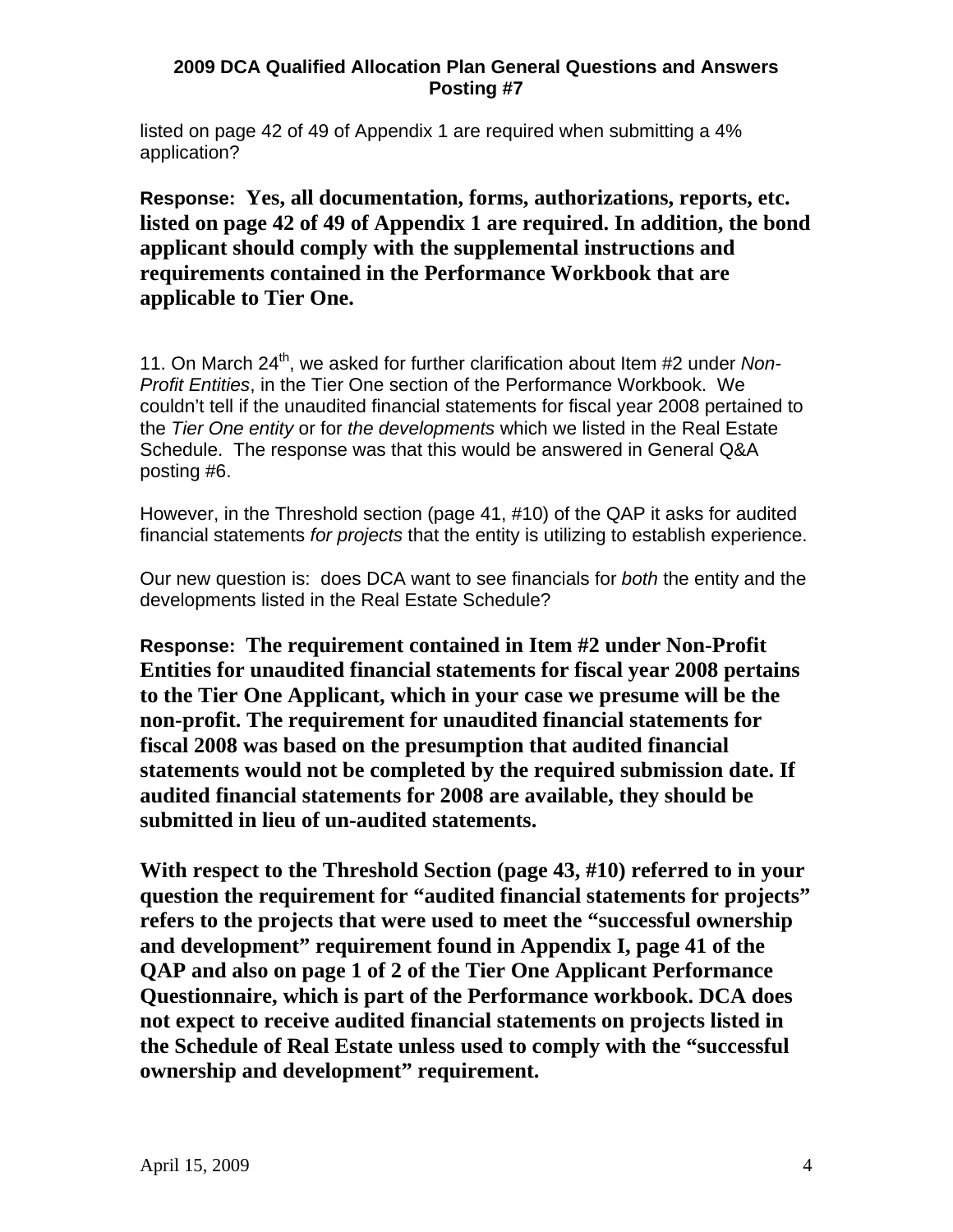12. In Tab 1 of the checklist for Core QAP Documentation there is a line item for "Master Planned Community Documentation". Can you please clarify what documentation is required in this tab to satisfy the requirements for Master Planned Community documentation?

**Response: This refers to Appendix II VII. A. Phased Developments of the QAP, and requires a common planning document that may include parks, greenspace and shared amenities between different phases of a development, site control and total project concept. To claim points it is important to note that the proposed project must be part of a Phased Development in which one or more phases received an allocation of 9% tax credits and at least one phase has commenced construction.** 

13. We are working on an application where there is an Identity of Interest between the land owner and the applicant and site control at this project will be perfected through a long-term ground lease. Section 5A of Appendix I states that DCA requires that the Applicant obtain an appraisal of the value of a property when there is an identity of interest so that DCA can ensure that the value of the property has not been inflated. In our case the long-term ground lease will be for an amount far below the fair market value for a site in this location. In this type of case where there is a below market rate long-term ground lease does DCA still require the Applicant to obtain an appraisal of the value of the property?

## **Response: Yes, an appraisal would need to be submitted. Only Ground leases that are for a Nominal Amount would be exempt from the appraisal requirements.**

14. Page 43 of Appendix I

#7 Written authorization on the *DCA prescribed format* to allow DCA to obtain a D&B report and / or a report of public record filings.

Where can I find the DCA prescribed format for the requested authorization?

## **Response:**

## **This release form will be posted in the next 10 days.**

15. Appendix 1, Threshold Criteria, Section 21. Eligibility for Credit Under the Nonprofit Set-Aside. On page 45 of 49, it is stated that, "; If the non-profit is also a developer of the project, the nonprofit must receive a percentage of the Developer Fee greater than of equal to its percentage of its ownership interest".

In the case where the Non-Profit is the 100% owner of the project and is Managing GP of the ownership entity, and does materially participate in the project (by virtue of providing direct oversight, input and direction to the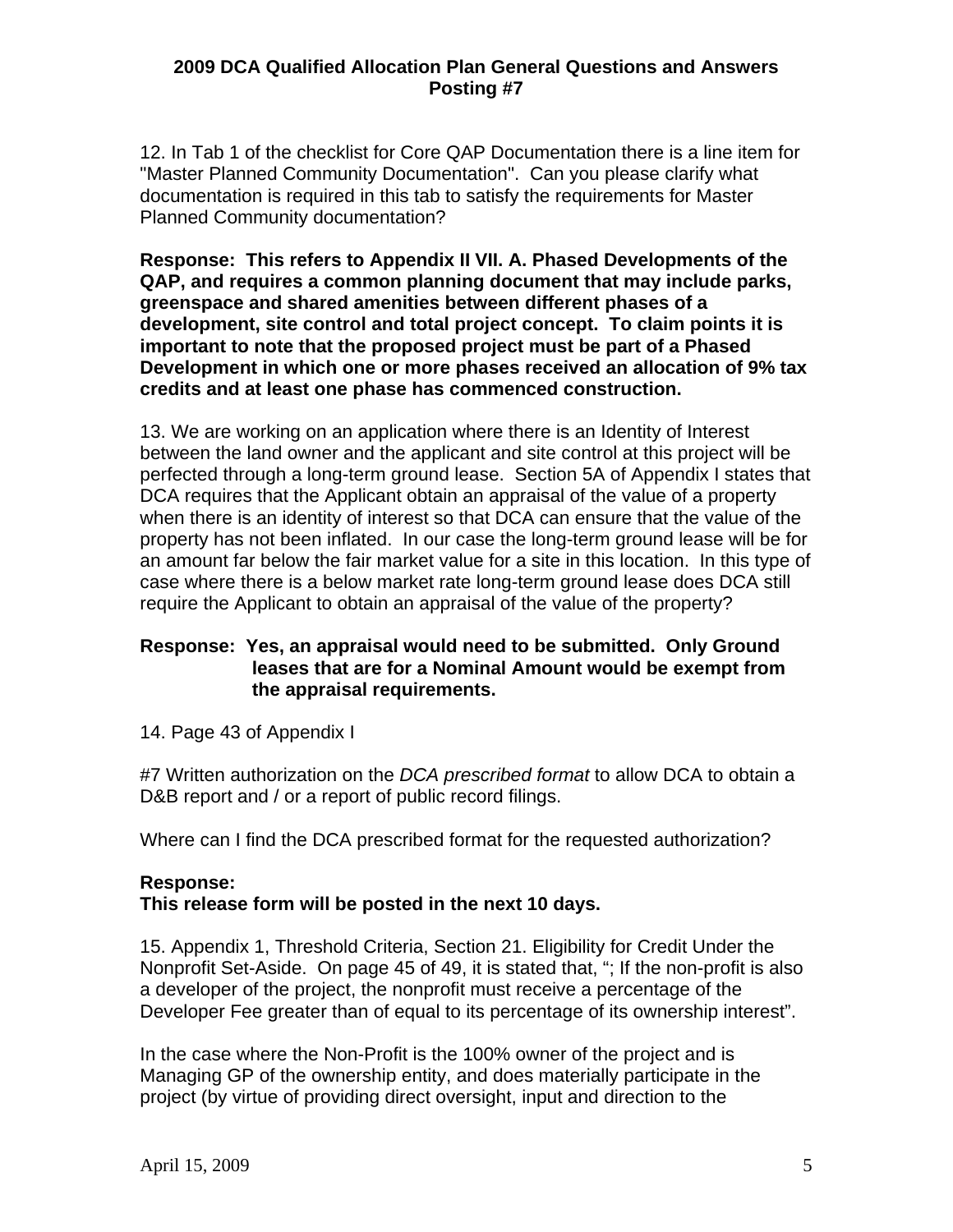Developer, and staff support to the Developer); however, the Non-Profit has contracted with a 3<sup>rd</sup> party to act as "Developer" of the project, and therefore the non-profit does not receive any of the Developer Fee, would the project be eligible for the Non-profit set aside?

# **Response: YES.**

16. I have a client who is submitting an application for a project that is a scattered site. This is the first time I have been asked to draft a scattered site opinion. The QAP states that a legal opinion is required, but no form of opinion has been provided on DCA's website.

My current intent is to draft an opinion that states that the site as depicted on the proposed site plan meets the requirements of IRC Section 42(g)(7) and that the project meets the requirements set forth in the QAP for a scattered site. Is this sufficient? Is there anything else that DCA is looking for in this opinion?

#### **Response: In addition to what is listed above, please attach any maps or other documentation relied upon to reach the opinion.**

17. Appendix One, Threshold Criteria, of the 2009 QAP states that "Tier One determination may be requested by any legally organized entity", and that the Tier One requirements may be met either through the entity or through the experience "of one of the entity's principals".

In Q&A posting number 5 that DCA recently placed on its website, DCA stated in its response to question 17 that for entities with multiple owners, each owner had to qualify as Tier One.

This is contrary to the aforementioned Threshold language in the QAP. We are requesting clarification of this point.

**Response: For Tier One Applicants, the general partner and the developer for the project for which Tier One points are being applied must be wholly owned by a Tier One entity, or entities. In other words, in order for a project to utilize the Tier One points the general partner and the developer must be wholly owned by one or more Tier One entities. In the case where there are multiple principals and the principals each own a portion of the general partner and the developer, each principal must be Tier One. An alternative structure would be for the principals to wholly own a Tier One corporate or LLC entity which would wholly own both the developer and the general partner. In this last case the principals would not have to be Tier One; however, they would have to submit the documentation required by the QAP and the**